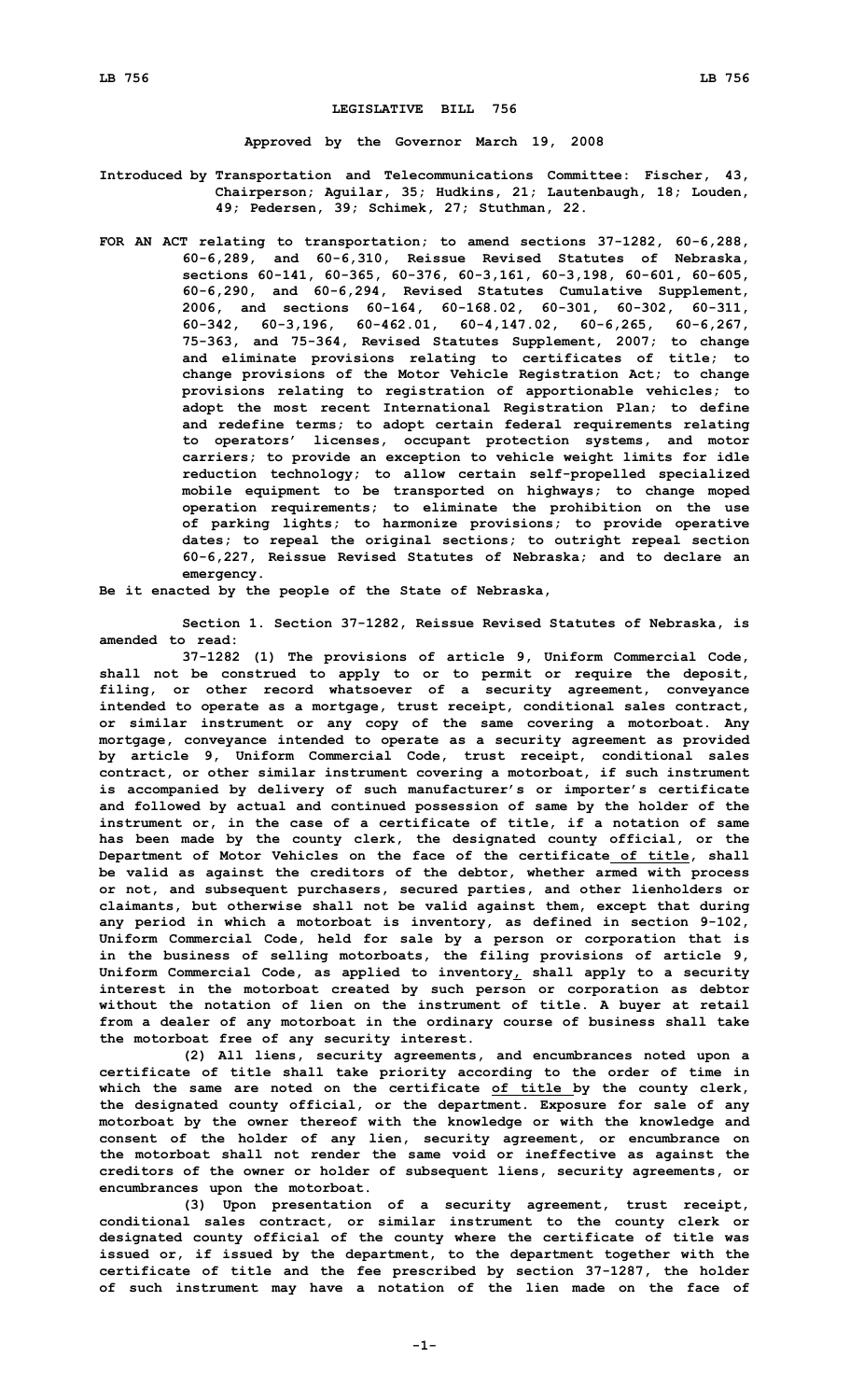**the certificate of title. The owner of <sup>a</sup> motorboat may present <sup>a</sup> valid out-of-state certificate of title issued to such owner for such motorboat with <sup>a</sup> notation of lien on such certificate of title and the prescribed fee to the county clerk, designated county official, or department and have the notation of lien made on the face of the new certificate of title issued pursuant to section 37-1278 without presenting <sup>a</sup> copy of the lien instrument. The county clerk, the designated county official, or the department shall enter the notation and the date thereof over the signature of the person making the notation and the seal of office and shall also note the lien and the date thereof on the duplicate of the certificate of title on file. The county clerk, the designated county official, or the department shall also indicate by appropriate notation and on such instrument itself the fact that the lien has been noted on the certificate of title.**

**(4) The county clerk, the designated county official, or the department, upon receipt of <sup>a</sup> lien instrument duly signed by the owner in the manner prescribed by law governing such lien instruments together with the fee prescribed for notation of lien, shall notify the first lienholder to deliver to the county clerk, the designated county official, or the department, within fifteen days from the date of notice, the certificate of title to permit notation of the junior lien and, after notation of the lien, the county clerk, the designated county official, or the department shall deliver the certificate of title to the first lienholder. The holder of a certificate of title who refuses to deliver <sup>a</sup> certificate of title to the county clerk, the designated county official, or the department for the purpose of showing <sup>a</sup> junior lien on the certificate of title within fifteen days from the date when notified to do so shall be liable for damages to the junior lienholder for the amount of damages the junior lienholder suffered by reason of the holder of the certificate of title refusing to permit the showing of the lien on the certificate of title.**

**(5) When the lien is discharged, the holder shall, within fifteen days after payment is received, note <sup>a</sup> cancellation of the lien on the face of the certificate of title over his, her, or its signature and deliver the certificate of title to the county clerk, the designated county official, or the department which shall note the cancellation of the lien on the face of the certificate of title and on the records of the office. If delivered to a county clerk or designated county official, he or she shall on that day notify the department which shall note the cancellation on its records. The county clerk, the designated county official, or the department shall then return the certificate of title to the owner or as otherwise directed by the owner. The cancellation of the lien shall be noted on the certificate of title without charge.**

**(6) Any exchange of information may be accomplished by the computerized exchange of information or by any other exchange of electrically, electronically, telephonically, or mechanically processed information.**

**Sec. 2. Section 60-141, Revised Statutes Cumulative Supplement, 2006, is amended to read:**

**60-141 <sup>A</sup> dealer need not apply for certificates of title for any vehicles in stock or acquired for stock purposes, but upon transfer of such vehicle in stock or acquired for stock purposes, the dealer shall give the transferee <sup>a</sup> reassignment of the certificate of title on such vehicle or an assignment of <sup>a</sup> manufacturer's or importer's certificate. If all reassignments on the manufacturer's or importer's certificate have been used, the dealer may attach <sup>a</sup> dealer assignment form prescribed by the department prior to any subsequent transfer. If all reassignments on the dealer assignment form or the certificate of title have been used, the dealer shall obtain title in the dealer's name prior to any subsequent transfer. No dealer shall execute <sup>a</sup> reassignment on or transfer ownership by way of <sup>a</sup> manufacturer's statement of origin unless the dealer is franchised by the manufacturer of the vehicle. Sec. 3. Section 60-164, Revised Statutes Supplement, 2007, is**

**amended to read:**

**60-164 (1) Except as provided in section 60-165, the provisions of article 9, Uniform Commercial Code, shall never be construed to apply to or to permit or require the deposit, filing, or other record whatsoever of <sup>a</sup> security agreement, conveyance intended to operate as <sup>a</sup> mortgage, trust receipt, conditional sales contract, or similar instrument or any copy of the same covering <sup>a</sup> vehicle. Any mortgage, conveyance intended to operate as <sup>a</sup> security agreement as provided by article 9, Uniform Commercial Code, trust receipt, conditional sales contract, or other similar instrument covering <sup>a</sup> vehicle, if such instrument is accompanied by delivery of such manufacturer's or importer's certificate and followed by actual and continued possession of the same by the holder of such instrument or, in the case of <sup>a</sup> certificate of title, if <sup>a</sup> notation of the same has been made by the county clerk, designated**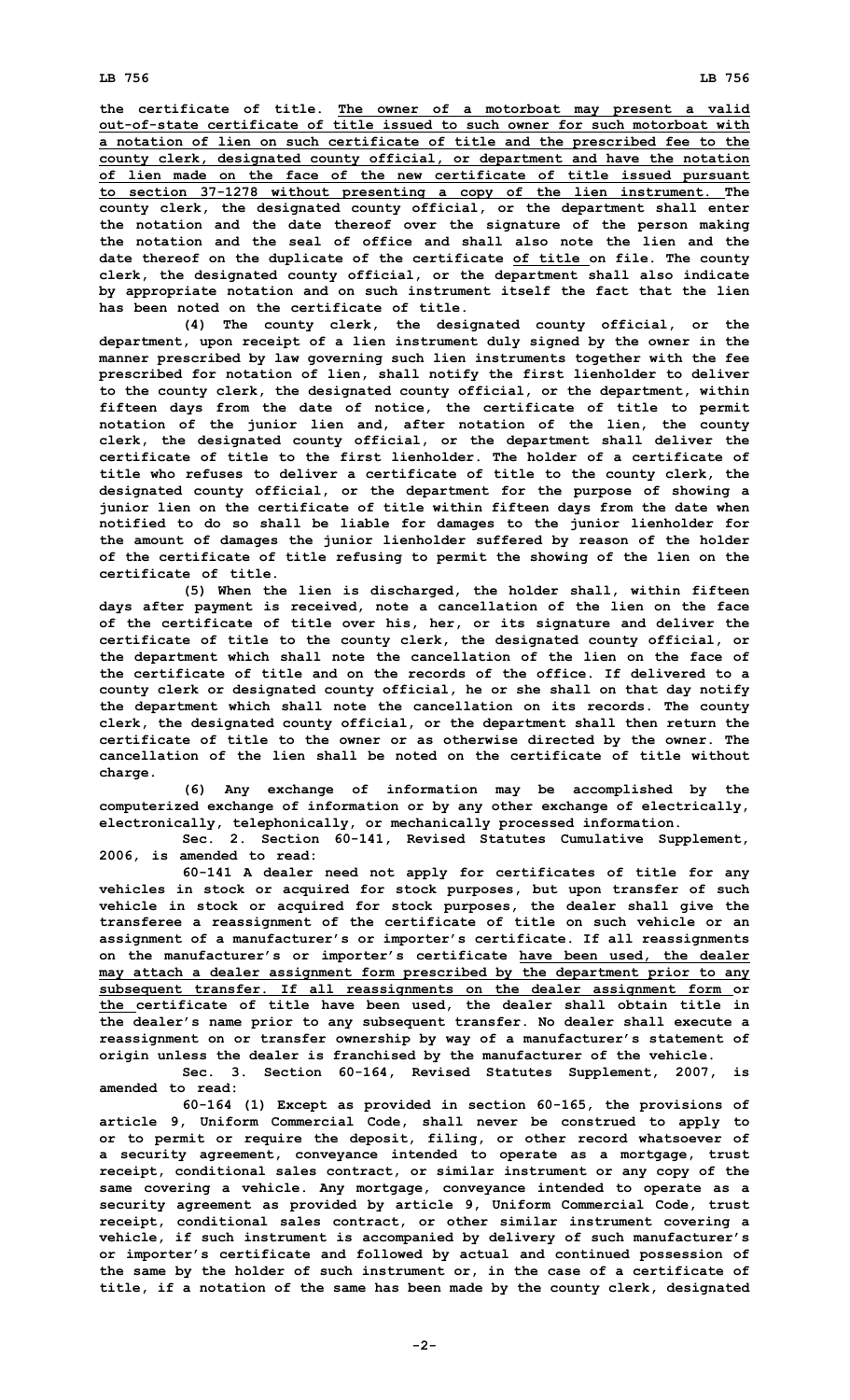**county official, or department on the face thereof, shall be valid as against the creditors of the debtor, whether armed with process or not, and subsequent purchasers, secured parties, and other lienholders or claimants but otherwise shall not be valid against them, except that during any period in which <sup>a</sup> vehicle is inventory, as defined in section 9-102, Uniform Commercial Code, held for sale by <sup>a</sup> person or corporation that is required to be licensed as provided in Chapter 60, article 14, and is in the business of selling such vehicles, the filing provisions of article 9, Uniform Commercial Code, as applied to inventory, shall apply to <sup>a</sup> security interest in such vehicle created by such person or corporation as debtor without the notation of lien on the instrument of title. A buyer of <sup>a</sup> vehicle at retail from <sup>a</sup> dealer required to be licensed as provided in Chapter 60, article 14, shall take such vehicle free of any security interest.**

**(2) Subject to subsection (1) of this section, all liens, security agreements, and encumbrances noted upon <sup>a</sup> certificate of title shall take priority according to the order of time in which the same are noted thereon by the county clerk, designated county official, or department. Exposure for sale of any vehicle by the owner thereof with the knowledge or with the knowledge and consent of the holder of any lien, security agreement, or encumbrance on such vehicle shall not render the same void or ineffective as against the creditors of such owner or holder of subsequent liens, security agreements, or encumbrances upon such vehicle.**

**(3) The holder of <sup>a</sup> security agreement, trust receipt, conditional sales contract, or similar instrument, upon presentation of such instrument to the department, if the certificate of title was issued by the department, or to any county clerk or designated county official, together with the certificate of title and the fee prescribed for notation of lien, may have <sup>a</sup> notation of such lien made on the face of such certificate of title. The owner of <sup>a</sup> vehicle may present <sup>a</sup> valid out-of-state certificate of title issued to such owner for such vehicle with a notation of lien on such certificate of title and the prescribed fee to the county clerk, designated county official, or department and have the notation of lien made on the face of the new certificate of title issued pursuant to section 60-144 without presenting <sup>a</sup> copy of the lien instrument. The county clerk or designated county official or the department shall enter the notation and the date thereof over the signature of such officer and the official seal. If noted by <sup>a</sup> county clerk or designated county official, he or she shall on that day notify the department which shall note the lien on its records. The county clerk or designated county official or the department shall also indicate by appropriate notation and on such instrument itself the fact that such lien has been noted on the certificate of title.**

**(4) <sup>A</sup> transaction does not create <sup>a</sup> sale or <sup>a</sup> security interest in <sup>a</sup> vehicle, other than an all-terrain vehicle or <sup>a</sup> minibike, merely because it provides that the rental price is permitted or required to be adjusted under the agreement either upward or downward by reference to the amount realized upon sale or other disposition of the vehicle.**

**(5) The county clerk or designated county official or the department, upon receipt of <sup>a</sup> lien instrument duly signed by the owner in the manner prescribed by law governing such lien instruments together with the fee prescribed for notation of lien, shall notify the first lienholder to deliver to the county clerk or designated county official or the department, within fifteen days after the date of notice, the certificate of title to permit notation of such other lien and, after notation of such other lien, the county clerk or designated county official or the department shall deliver the certificate of title to the first lienholder. The holder of a certificate of title who refuses to deliver <sup>a</sup> certificate of title to the county clerk or designated county official or the department for the purpose of showing such other lien on such certificate of title within fifteen days after the date of notice shall be liable for damages to such other lienholder for the amount of damages such other lienholder suffered by reason of the holder of the certificate of title refusing to permit the showing of such lien on the certificate of title.**

**(6) When <sup>a</sup> lien is discharged, the holder shall, within fifteen days after payment is received, note <sup>a</sup> cancellation of the lien on the certificate of title over his, her, or its signature and deliver the certificate of title to the county clerk or designated county official or the department, which shall note the cancellation of the lien on the face of the certificate of title and on the records of such office. If delivered to <sup>a</sup> county clerk or designated county official, he or she shall on that day notify the department which shall note the cancellation on its records. The county clerk or designated county official or the department shall then return the certificate of title to the owner or as otherwise directed by the owner. The cancellation**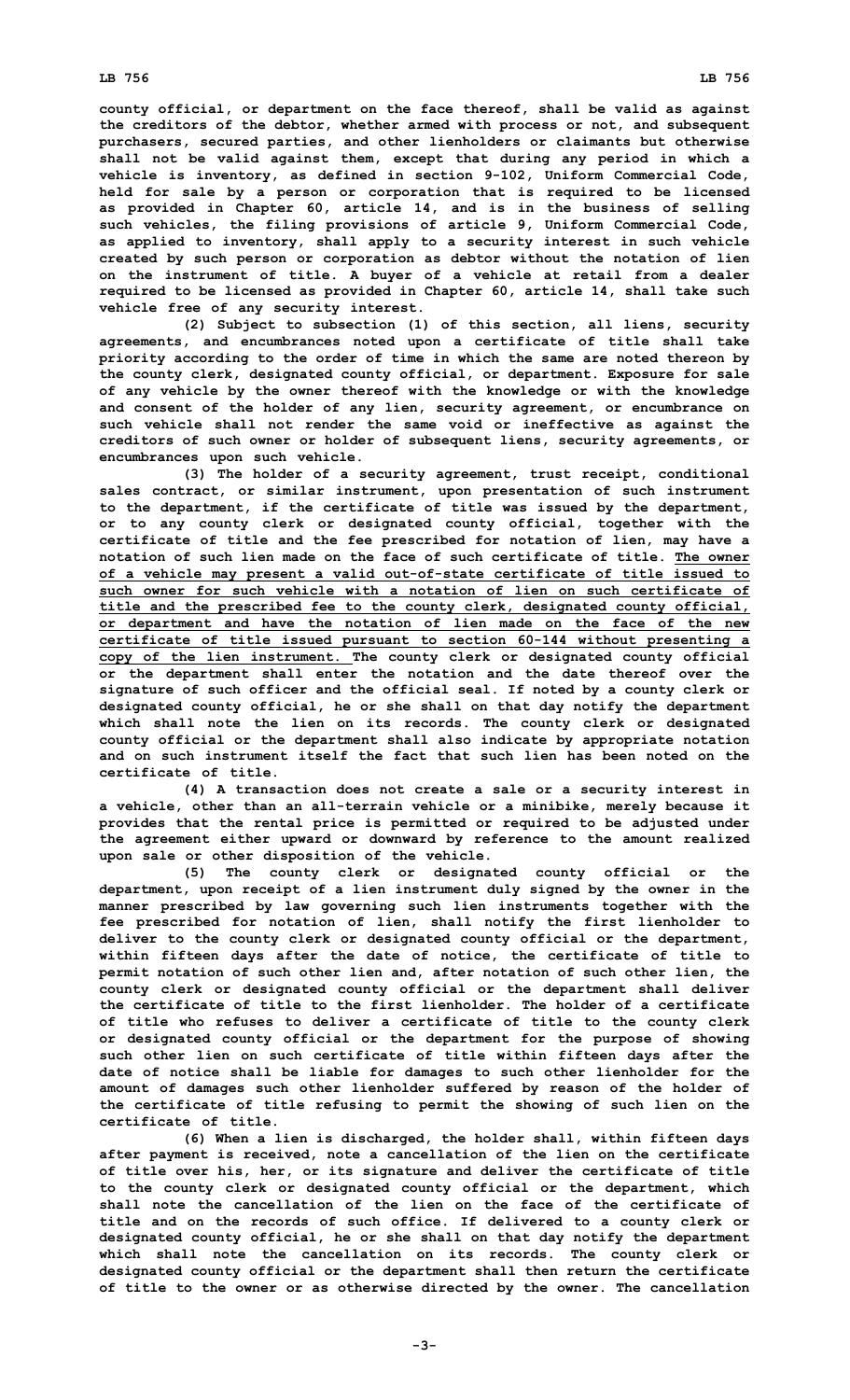**of lien shall be noted on the certificate of title without charge. If the holder of the title cannot locate <sup>a</sup> lienholder, <sup>a</sup> lien may be discharged ten years after the date of filing by presenting proof that thirty days have passed since the mailing of <sup>a</sup> written notice by certified mail, return receipt requested, to the last-known address of the lienholder.**

**Sec. 4. Section 60-168.02, Revised Statutes Supplement, 2007, is amended to read:**

**60-168.02 (1) When <sup>a</sup> motor vehicle, commercial trailer, semitrailer, or cabin trailer is purchased by <sup>a</sup> motor vehicle dealer or trailer dealer and the original assigned certificate of title has been lost or mutilated, the dealer selling such motor vehicle or trailer may apply for an original certificate of title in the dealer's name. The following documentation and fees shall be submitted by the dealer:**

**(a) An application for <sup>a</sup> certificate of title in the name of such dealer;**

**(b) <sup>A</sup> photocopy from the dealer's records of the front and back of the lost or mutilated original certificate of title assigned to <sup>a</sup> dealer; with <sup>a</sup> reassignment to <sup>a</sup> purchaser;**

**(c) <sup>A</sup> notarized affidavit from the purchaser of such motor vehicle or trailer for which the original assigned certificate of title was lost or mutilated stating that the original assigned certificate of title was lost or mutilated; and**

**(d) The appropriate certificate of title fee.**

**(2) The application and affidavit shall be on forms prescribed by the department. When the motor vehicle dealer or trailer dealer receives the new certificate of title in such dealer's name and assigns it to the purchaser, the dealer shall record the original sale date and provide the purchaser with <sup>a</sup> copy of the front and back of the original lost or mutilated certificate of title as evidence as to why the purchase date of the motor vehicle or trailer is prior to the issue date of the new certificate of title. Sec. 5. Section 60-301, Revised Statutes Supplement, 2007, is**

**amended to read: 60-301 Sections 60-301 to 60-3,221 and sections 8 and 10 of this act**

**shall be known and may be cited as the Motor Vehicle Registration Act.**

**Sec. 6. Section 60-302, Revised Statutes Supplement, 2007, is amended to read:**

**60-302 For purposes of the Motor Vehicle Registration Act, unless the context otherwise requires, the definitions found in sections 60-303 to 60-360 and section 8 of this act shall be used.**

**Sec. 7. Section 60-311, Revised Statutes Supplement, 2007, is amended to read:**

**60-311 Base jurisdiction means, for purposes of fleet registration, the jurisdiction where the registrant has an established place of business, where miles or kilometers are accrued by the fleet, and where operational records of such fleet are maintained or can be made available. For such purpose, there is hereby adopted and incorporated by reference section 1602 of Article XVI, International Registration Plan, adopted by the American Association of Motor Vehicle Administrators, as such section existed on October 1, 2006.**

**Sec. 8. International Registration Plan means the International Registration Plan adopted by International Registration Plan, Inc.**

**Sec. 9. Section 60-342, Revised Statutes Supplement, 2007, is amended to read:**

**60-342 Owner means <sup>a</sup> person, firm, or corporation which holds <sup>a</sup> legal title of <sup>a</sup> motor vehicle or trailer. If (1) <sup>a</sup> motor vehicle or trailer is the subject of an agreement for the conditional sale thereof with the right of purchase upon performance of the conditions stated in the agreement and with an immediate right of possession vested in the conditional vendee, (2) <sup>a</sup> motor vehicle or trailer is subject to <sup>a</sup> lease of thirty days or more with an immediate right of possession vested in the lessee, or (3) <sup>a</sup> mortgagor of <sup>a</sup> motor vehicle or trailer is entitled to possession, then such conditional vendee, lessee, or mortgagor shall be deemed the owner for purposes of the Motor Vehicle Registration Act. For such purpose, there are hereby adopted and incorporated by reference the provisions of Article XI, International Registration Plan, adopted by the American Association of Motor Vehicle Administrators, as such provisions existed on October 1, 2006.**

**Sec. 10. For purposes of the Motor Vehicle Registration Act, the International Registration Plan is adopted and incorporated by reference as the plan existed on July 1, 2008.**

**Sec. 11. Section 60-365, Revised Statutes Cumulative Supplement, 2006, is amended to read:**

**60-365 Any person purchasing <sup>a</sup> motor vehicle or trailer in this**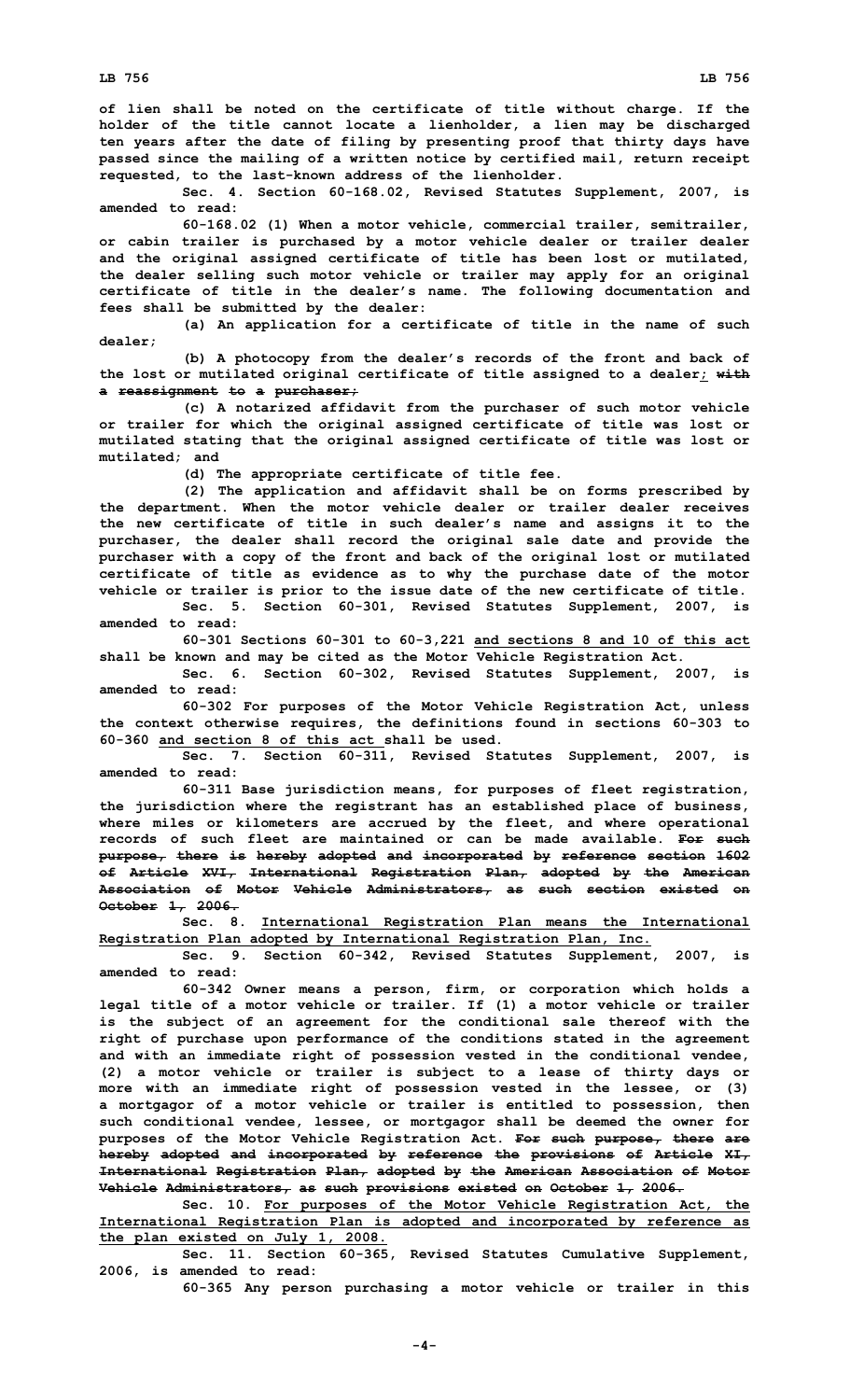**state other than from a licensed dealer in motor vehicles or trailers shall not operate or tow such motor vehicle or trailer in this state without registration except as provided in this section. Such purchaser may operate or tow such motor vehicle or trailer without registration for <sup>a</sup> period not to exceed thirty days. Upon demand of proper authorities, there shall be presented by the person in charge of such motor vehicle or trailer, for examination, <sup>a</sup> certificate showing the date of transfer and or the certificate of title, if required, to such motor vehicle or trailer with assignment thereof duly executed. When such motor vehicle or trailer is purchased from <sup>a</sup> nonresident, the person in charge of such motor vehicle or trailer shall present upon demand proper evidence of ownership from the state where such motor vehicle or trailer was purchased.**

**Sec. 12. Section 60-376, Revised Statutes Cumulative Supplement, 2006, is amended to read:**

**60-376 Subject to all the provisions of law relating to motor vehicles and trailers not inconsistent with this section, any motor vehicle dealer or trailer dealer who is regularly engaged within this state in the business of buying and selling motor vehicles and trailers, who regularly maintains within this state an established place of business, and who desires to effect delivery of any motor vehicle or trailer bought or sold by him or her from the point where purchased or sold to points within or outside this state may, solely for the purpose of such delivery by himself or herself, his or her agent, or <sup>a</sup> bona fide purchaser, operate such motor vehicle or tow such trailer on the highways of this state without charge or registration of such motor vehicle or trailer. A sticker shall be displayed on the front and rear windows or the rear side windows of such motor vehicle, except <sup>a</sup> motorcycle, and displayed on the front and rear of each such trailer. On the sticker shall be plainly printed in black letters the words In Transit. One In Transit sticker shall be displayed on <sup>a</sup> motorcycle, which sticker may be one-half the size required for other motor vehicles. Such stickers shall include <sup>a</sup> registration number, which registration number shall be different for each sticker or pair of stickers issued, and the contents of such sticker and the numbering system shall be as prescribed by the department. Each dealer issuing such stickers shall keep <sup>a</sup> record of the registration number of each sticker or pair of stickers on the invoice of such sale. Such sticker shall allow such owner to operate the motor vehicle or tow such trailer for <sup>a</sup> period of thirty days in order to effect proper registration of the new or used motor vehicle or trailer. When any person, firm, or corporation has had <sup>a</sup> motor vehicle or trailer previously registered and license plates assigned to such person, firm, or corporation, such owner may operate the motor vehicle or tow such trailer for <sup>a</sup> period of thirty days in order to effect transfer of plates to the new or used motor vehicle or trailer. Upon demand of proper authorities, there shall be presented by the person in charge of such motor vehicle or trailer, for examination, <sup>a</sup> duly executed bill of sale therefor, <sup>a</sup> certificate of title, or other satisfactory evidence of the right of possession by such person of such motor vehicle or trailer.**

**Sec. 13. Section 60-3,161, Revised Statutes Cumulative Supplement, 2006, is amended to read:**

**60-3,161 (1) The department shall keep <sup>a</sup> record of each motor vehicle and trailer registered, alphabetically by name of the owner, with cross reference in each instance to the registration number assigned to such motor vehicle and trailer. The record may be destroyed by any public officer having custody of it after six three years from the date of its issuance.**

**(2) The department shall issue <sup>a</sup> copy of the record of <sup>a</sup> registered or titled motor vehicle or trailer to any person after receiving from the person the name on the registration, the license plate number, the vehicle identification number, or the title number of <sup>a</sup> motor vehicle or trailer, if the person provides to the department verification of identity and purpose pursuant to section 60-2906 or 60-2907. <sup>A</sup> fee of one dollar shall be charged for the copy. An extract of the entire file of motor vehicles and trailers registered or titled in the state or updates to the entire file may be provided to <sup>a</sup> person upon payment of <sup>a</sup> fee of eighteen dollars per thousand records. Any fee received by the department pursuant to this subsection shall be deposited into the Department of Motor Vehicles Cash Fund.**

**(3) The record of each motor vehicle or trailer registration or title maintained by the department pursuant to this section may be made available electronically through the gateway or electronic network established under section 84-1204 so long as the Uniform Motor Vehicle Records Disclosure Act is not violated. There shall be <sup>a</sup> fee of one dollar per record for individual records. For batch requests for multiple motor vehicle or trailer title and registration records selected on the basis of criteria of the individual making the request, there shall be <sup>a</sup> fee of fifty dollars for**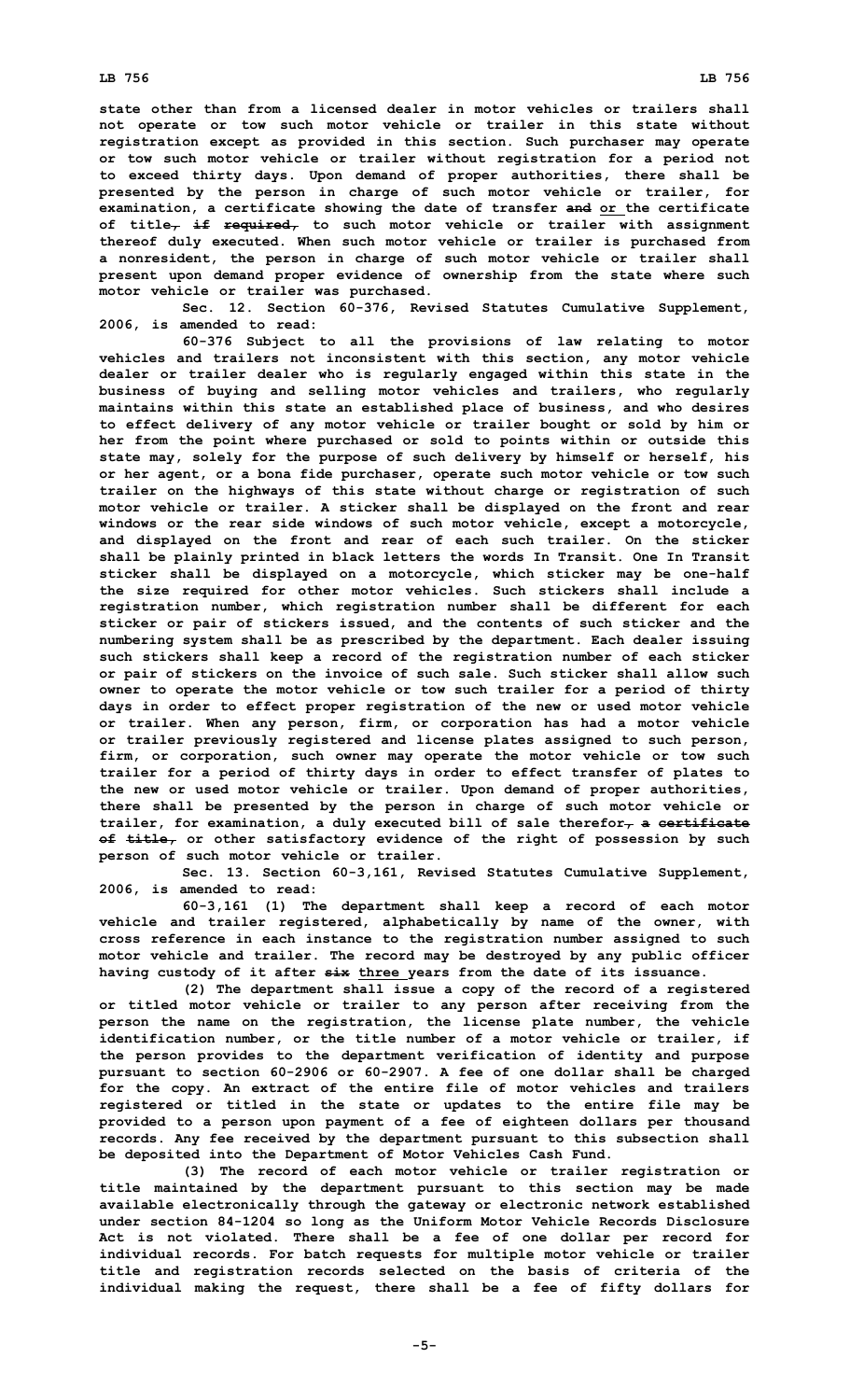**every request under two thousand records and <sup>a</sup> fee of eighteen dollars per one thousand records for any number of records over two thousand, plus <sup>a</sup> reasonable programming fee not to exceed five hundred twenty dollars. All fees collected pursuant to this subsection for electronic access to records through the gateway shall be deposited in the Records Management Cash Fund and shall be distributed as provided in any agreements between the State Records Board and the department.**

**Sec. 14. Section 60-3,196, Revised Statutes Supplement, 2007, is amended to read:**

**60-3,196 Apportionable vehicles registered as provided in section 60-3,198 and apportionable vehicles covered under section 404 of Article IV, the International Registration Plan, adopted by the American Association of Motor Vehicle Administrators, as such section existed on October 1, 2006, which is hereby adopted and incorporated by reference, shall be deemed fully registered in all jurisdictions where apportioned or granted reciprocity for any type of movement or operation. The registrant must have proper interjurisdiction or intrajurisdiction authority from the appropriate regulatory agency of each jurisdiction of this state if not exempt from regulation by the regulatory agency.**

**Sec. 15. Section 60-3,198, Revised Statutes Cumulative Supplement, 2006, is amended to read:**

**60-3,198 (1) Any owner engaged in operating <sup>a</sup> fleet of apportionable vehicles in this state in interjurisdiction commerce may, in lieu of registration of such apportionable vehicles under the general provisions of the Motor Vehicle Registration Act, register and license such fleet for operation in this state by filing <sup>a</sup> statement and the application required by section 60-3,203 with the Division of Motor Carrier Services of the department. The statement shall be in such form and contain such information as the division requires, declaring the total mileage operated by such vehicles in all jurisdictions and in this state during the preceding year and describing and identifying each such apportionable vehicle to be operated in this state during the ensuing license year. Upon receipt of such statement and application, the division shall determine the total fee payment, which shall be equal to the amount of fees due pursuant to section 60-3,203 and the amount obtained by applying the formula provided in section 60-3,204 to <sup>a</sup> fee of thirty-two dollars per ton based upon gross vehicle weight of the empty weights of <sup>a</sup> truck or truck-tractor and the empty weights of any trailer or combination thereof with which it is to be operated in combination at any one time plus the weight of the maximum load to be carried thereon at any one time, and shall notify the applicant of the amount of payment required to be made. Mileage operated in noncontracting reciprocity jurisdictions by apportionable vehicles based in Nebraska shall be applied to the portion of the formula for determining the Nebraska injurisdiction fleet distance.**

**Temporary authority which permits the operation of <sup>a</sup> fleet or an addition to <sup>a</sup> fleet in this state while the application is being processed may be issued upon application to the division if necessary to complete processing of the application.**

**Upon completion of such processing and receipt of the appropriate fees, the division shall issue to the applicant <sup>a</sup> sufficient number of distinctive registration certificates which provide <sup>a</sup> list of the jurisdictions in which the apportionable vehicle has been apportioned, the weight for which registered, and such other evidence of registration for display on the apportionable vehicle as the division determines appropriate for each of the apportionable vehicles of his or her fleet, identifying it as <sup>a</sup> part of an interjurisdiction fleet proportionately registered. All fees received as provided in this section shall be remitted to the State Treasurer for credit to the Motor Carrier Services Division Distributive Fund.**

**The apportionable vehicles so registered shall be exempt from all further registration and license fees under the Motor Vehicle Registration Act for movement or operation in the State of Nebraska except as provided in section 60-3,203. The proportional registration and licensing provision of this section shall apply to apportionable vehicles added to such fleets and operated in this state during the license year except with regard to permanent license plates issued under section 60-3,203.**

**The right of applicants to proportional registration under this section shall be subject to the terms and conditions of any reciprocity agreement, contract, or consent made by the division.**

**When <sup>a</sup> nonresident fleet owner has registered his or her apportionable vehicles, his or her apportionable vehicles shall be considered as fully registered for both interjurisdiction and intrajurisdiction commerce when the jurisdiction of base registration for such fleet accords the same consideration for fleets with <sup>a</sup> base registration in Nebraska. Each**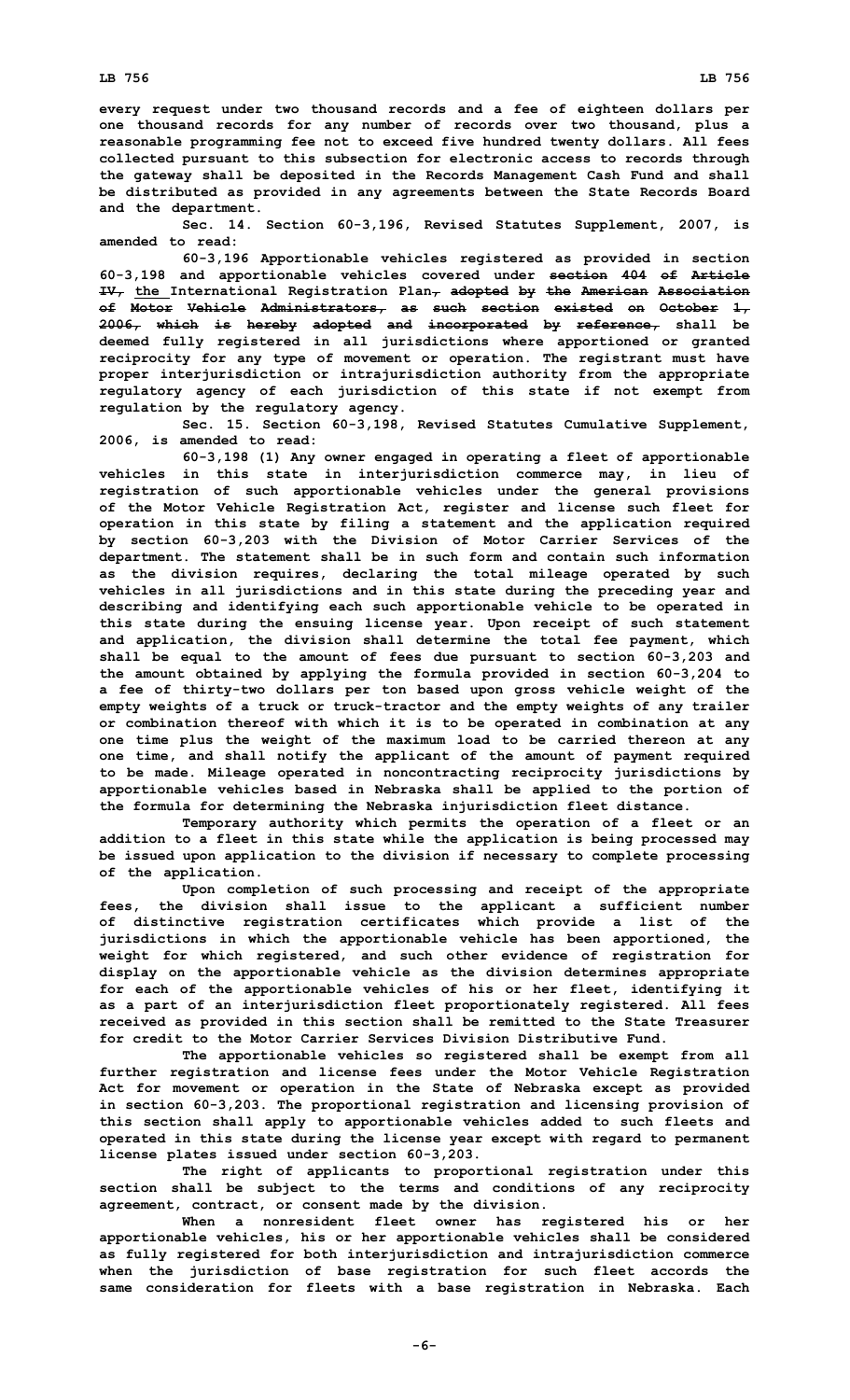**(2) Mileage proportions for interjurisdiction fleets not operated in this state during the preceding year shall be determined by the division upon the application of the applicant on forms to be supplied by the division which shall show the operations of the preceding year in other jurisdictions and estimated operations in Nebraska or, if no operations were conducted the previous year, <sup>a</sup> full statement of the proposed method of operation.**

**(3) Any owner complying with and being granted proportional registration shall preserve the records on which the application is made for <sup>a</sup> period of three years following the current registration year. Upon request of the division, the owner shall make such records available to the division at its office for audit as to accuracy of computation and payments or pay the costs of an audit at the home office of the owner by <sup>a</sup> duly appointed representative of the division if the office where the records are maintained is not within the State of Nebraska. The division may enter into agreements with agencies of other jurisdictions administering motor vehicle registration laws for joint audits of any such owner. All payments received to cover the costs of an audit shall be remitted by the division to the State Treasurer for credit to the Motor Carrier Division Cash Fund. No deficiency shall be assessed and no claim for credit shall be allowed for any license registration year for which records on which the application was made are no longer required to be maintained.**

**(4) If the division claims that <sup>a</sup> greater amount of fee is due under this section than was paid, the division shall notify the owner of the additional amount claimed to be due. The owner may accept such claim and pay the amount due, or he or she may dispute the claim and submit to the division any information which he or she may have in support of his or her position. If the dispute cannot otherwise be resolved within the division, the owner may petition for an appeal of the matter. The director shall appoint <sup>a</sup> hearing officer who shall hear the dispute and issue <sup>a</sup> written decision. Any appeal shall be in accordance with the Administrative Procedure Act. Upon expiration of the time for perfecting an appeal if no appeal is taken or upon final judicial determination if an appeal is taken, the division shall deny the owner the right to further registration for <sup>a</sup> fleet license until the amount finally determined to be due, together with any costs assessed against the owner, has been paid.**

**(5) Every applicant who licenses any apportionable vehicles under this section and section 60-3,203 shall have his or her registration certificates issued only after all fees under such sections are paid and, if applicable, proof has been furnished of payment, in the form prescribed by the director as directed by the United States Secretary of the Treasury, of the federal heavy vehicle use tax imposed by 26 U.S.C. 4481 of the Internal Revenue Code as defined in section 49-801.01.**

**(6) In the event of the transfer of ownership of any registered apportionable vehicle or in the case of loss of possession because of fire or theft or because the apportionable vehicle was wrecked, junked, or dismantled, its registration shall expire, except that if the registered owner applies to the division after such transfer or loss of possession and accompanies the application with the fee of one dollar and fifty cents, he or she may have assigned to another motor vehicle the registration identification of the motor vehicle so transferred or lost. If the assigned apportionable vehicle has <sup>a</sup> greater gross vehicle weight than the transferred or lost apportionable vehicle, the owner of the assigned apportionable vehicle shall additionally pay only the registration fee for the increased gross vehicle weight for the remaining months of the registration year based on the factors determined by the division in the original fleet application.**

**(7) Whenever <sup>a</sup> Nebraska-based fleet owner files an application with the division to delete <sup>a</sup> registered apportionable vehicle from <sup>a</sup> fleet of registered apportionable vehicles because of (a) the transfer of ownership or (b) the loss of possession due to fire or theft or because the apportionable vehicle was wrecked, junked, or dismantled, the registered owner may, by returning the registration certificate or certificates and such other evidence of registration used by the division or, if such certificate or certificates or such other evidence of registration is unavailable, then by making an affidavit to the division of such transfer or loss, receive <sup>a</sup> refund of that portion of the unused registration fee based upon the number of unexpired months remaining in the registration year from the date of transfer or loss. No refund shall be allowed for any fees paid under section 60-3,203. When such apportionable vehicle is transferred or lost within the same month as acquired, no refund shall be allowed for such month. Such refund may be in**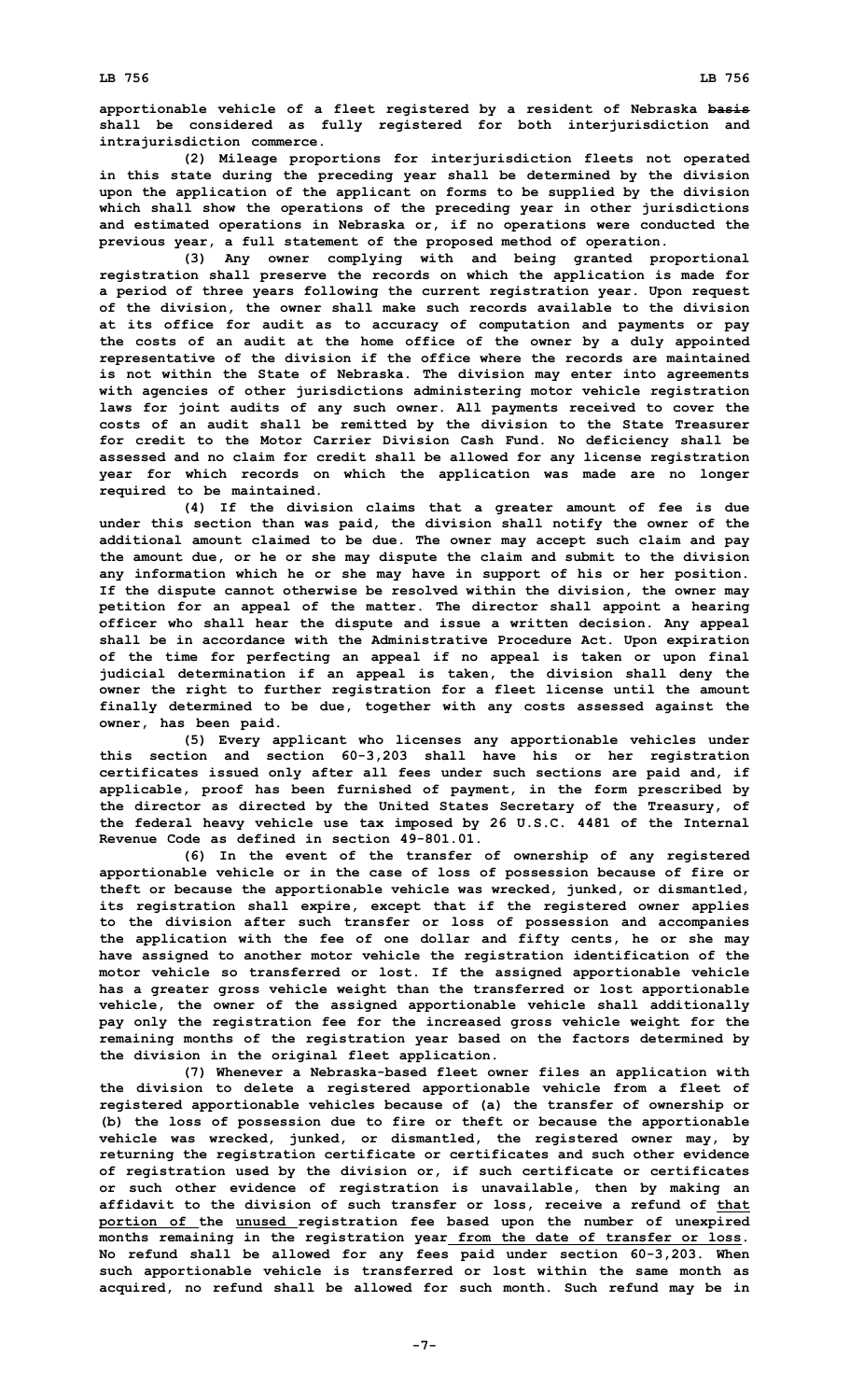**the form of <sup>a</sup> credit against any registration fees that have been incurred or are, at the time of the refund, being incurred by the registered apportionable vehicle owner. The Nebraska-based fleet owner shall make a claim for a refund under this subsection within the registration period or shall be deemed to have forfeited his or her right to the refund.**

**(8) Whenever <sup>a</sup> Nebraska-based fleet owner files an application with the division to delete <sup>a</sup> registered apportionable vehicle from <sup>a</sup> fleet of registered apportionable vehicles because the apportionable vehicle is disabled and has been removed from service, the registered owner may, by returning the registration certificate or certificates and such other evidence of registration used by the division or, in the case of the unavailability of such certificate or certificates or such other evidence of registration, then by making an affidavit to the division of such disablement and removal from service, receive <sup>a</sup> credit for that portion of the unused registration fee deposited in the Highway Trust Fund based upon the number of unexpired months remaining in the registration year. No credit shall be allowed for any fees paid under section 60-3,203. When such apportionable vehicle is removed from service within the same month in which it was registered, no credit shall be allowed for such month. Such credit may be applied against registration fees for new or replacement vehicles incurred within one year after cancellation of registration of the apportionable vehicle for which the credit was allowed. When any such apportionable vehicle is reregistered within the same registration year in which its registration has been canceled, the fee shall be that portion of the registration fee provided to be deposited in the Highway Trust Fund for the remainder of the registration year. The Nebraska-based fleet owner shall make a claim for a credit under this subsection within the registration period or shall be deemed to have forfeited his or her right to the credit.**

**(9) In case of addition to the registered fleet during the registration year, the owner engaged in operating the fleet shall pay the proportionate registration fee from the date of the application the vehicle was placed into service or, if the vehicle was previously registered outside of Nebraska, the date the prior registration expired or the date Nebraska became the base jurisdiction for the fleet, whichever is first, for the remaining balance of the registration year. The fee for any permanent license plate issued for such addition pursuant to section 60-3,203 shall be the full fee required by such section, regardless of the number of months remaining in the license year.**

**(10) In lieu of registration under subsections (1) through (9) of this section, the title holder of record may apply to the division for special registration, to be known as an unladen-weight registration, for any commercial motor vehicle or combination of vehicles. Such registration shall be valid only for <sup>a</sup> period of thirty days and shall give no authority to operate the vehicle except when empty. The fee for such registration shall be twenty dollars for each vehicle, which fee shall be remitted to the State Treasurer for credit to the Highway Trust Fund. The issuance of such permits shall be governed by section 60-3,179.**

**(11) Any person may, in lieu of registration under subsections (1) through (9) of this section or for other jurisdictions as approved by the director, purchase <sup>a</sup> trip permit for any nonresident truck, truck-tractor, bus, or truck or truck-tractor combination. Such permit shall be valid for <sup>a</sup> period of seventy-two hours. The fee for such permit shall be twenty-five dollars for each truck, truck-tractor, bus, or truck or truck-tractor combination. Such permit shall be available at weighing stations operated by the carrier enforcement division and at various vendor stations as determined appropriate by the carrier enforcement division. The carrier enforcement division shall act as an agent for the Division of Motor Carrier Services in collecting such fees and shall remit all such fees collected to the State Treasurer for credit to the Highway Cash Fund. Trip permits shall be obtained at the first available location whether that is <sup>a</sup> weighing station or <sup>a</sup> vendor station. The vendor stations shall be entitled to collect and retain an additional fee of ten percent of the fee collected pursuant to this subsection as reimbursement for the clerical work of issuing the permits.**

**Sec. 16. Section 60-462.01, Revised Statutes Supplement, 2007, is amended to read:**

**60-462.01 For purposes of the Motor Vehicle Operator's License Act, the following federal regulations are adopted as Nebraska law as they existed on January 1, 2007: 2008:**

**(1) Beginning on an implementation date designated by the director, the federal requirements for interstate shipment of etiologic agents, 42 C.F.R. part 72; and**

**(2) The parts, subparts, and sections of Title 49 of the Code of**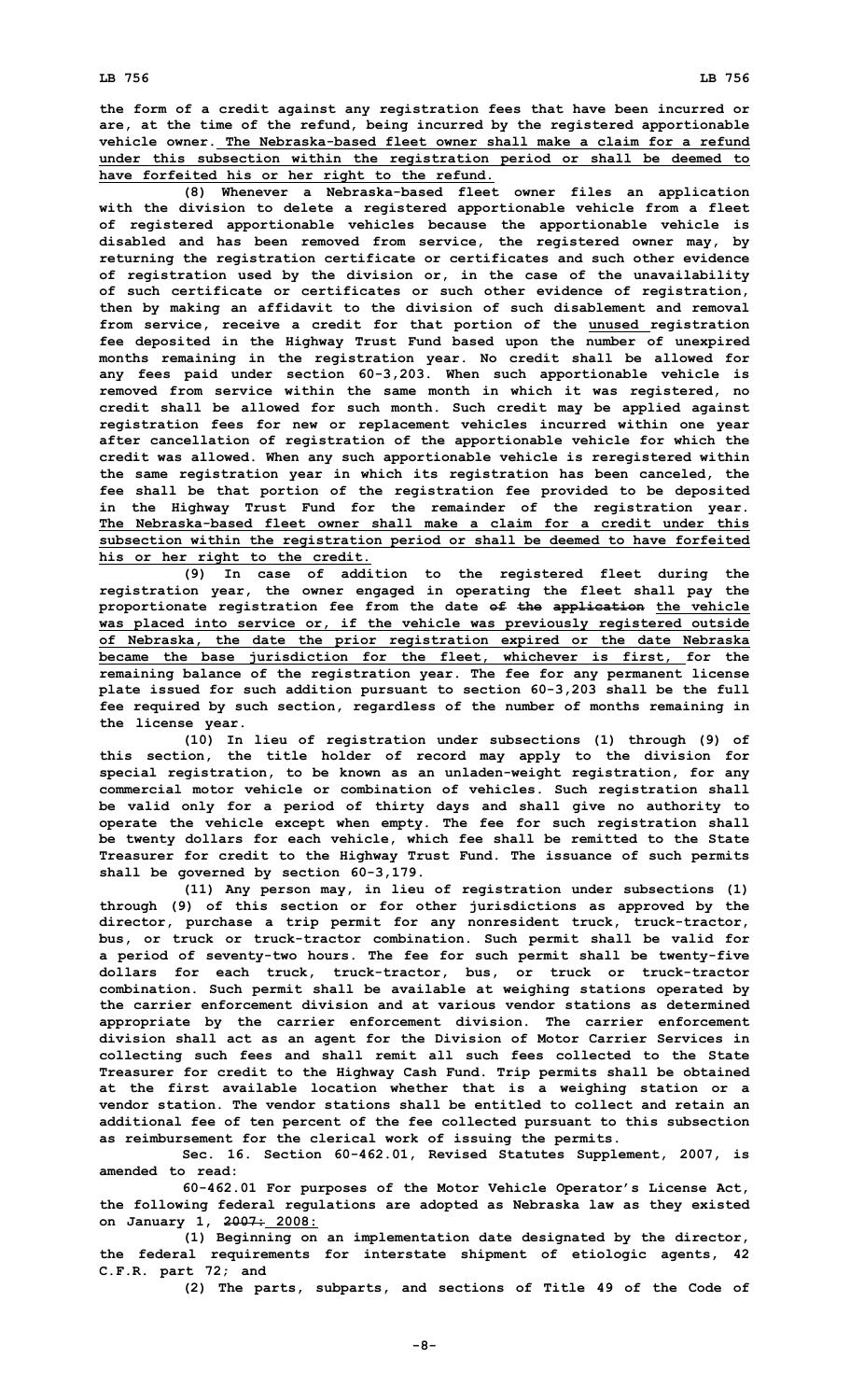**Federal Regulations, as referenced in the Motor Vehicle Operator's License Act.**

**Sec. 17. Section 60-4,147.02, Revised Statutes Supplement, 2007, is amended to read:**

**60-4,147.02 No endorsement authorizing the driver to operate <sup>a</sup> commercial motor vehicle transporting hazardous materials shall be issued, renewed, or transferred by the Department of Motor Vehicles unless the endorsement is issued, renewed, or transferred in conformance with the requirements of section 1012 of the federal Uniting and Strengthening America by Providing Appropriate Tools Required to Intercept and Obstruct Terrorism Act of 2001, USA PATRIOT Act, 49 U.S.C. 5103a, including all amendments and federal rules and regulations adopted and promulgated pursuant thereto as of January 1, 2007, 2008, for the issuance of licenses to operate commercial motor vehicles transporting hazardous materials.**

**Sec. 18. Section 60-601, Revised Statutes Cumulative Supplement, 2006, is amended to read:**

**60-601 Sections 60-601 to 60-6,377 and section 20 of this act shall be known and may be cited as the Nebraska Rules of the Road.**

**Sec. 19. Section 60-605, Revised Statutes Cumulative Supplement, 2006, is amended to read:**

**60-605 For purposes of the Nebraska Rules of the Road, the definitions found in sections 60-606 to 60-676 and section 20 of this act shall be used.**

**Sec. 20. Idle reduction technology means any device or system of devices that is installed on <sup>a</sup> heavy-duty diesel-powered on-highway truck or truck-tractor and is designed to provide to such truck or truck-tractor those services, such as heat, air conditioning, or electricity, that would otherwise require the operation of the main drive engine while the truck or truck-tractor is temporarily parked or remains stationary.**

**Sec. 21. Section 60-6,265, Revised Statutes Supplement, 2007, is amended to read:**

**60-6,265 For purposes of sections 60-6,266 to 60-6,273, occupant protection system means <sup>a</sup> system utilizing <sup>a</sup> lap belt, <sup>a</sup> shoulder belt, or any combination of belts installed in <sup>a</sup> motor vehicle which (1) restrains drivers and passengers and (2) conforms to Federal Motor Vehicle Safety Standards, 49 C.F.R. 571.207, 571.208, 571.209, and 571.210, as such standards existed on January 1, 2007, 2008, or to the federal motor vehicle safety standards for passenger restraint systems applicable for the motor vehicle's model year.**

**Sec. 22. Section 60-6,267, Revised Statutes Supplement, 2007, is amended to read:**

**60-6,267 (1) Any person in Nebraska who drives any motor vehicle which has or is required to have an occupant protection system shall ensure that:**

**(a) All children up to six years of age being transported by such vehicle use <sup>a</sup> child passenger restraint system of <sup>a</sup> type which meets Federal Motor Vehicle Safety Standard 213 as developed by the National Highway Traffic Safety Administration, as such standard existed on January 1, 2007, 2008, and which is correctly installed in such vehicle; and**

**(b) All children six years of age and less than eighteen years of age being transported by such vehicle use an occupant protection system.**

**This subsection shall apply to every motor vehicle which is equipped with an occupant protection system or is required to be equipped with restraint systems pursuant to Federal Motor Vehicle Safety Standard 208, as such standard existed on January 1, 2007, 2008, except taxicabs, mopeds, motorcycles, and any motor vehicle designated by the manufacturer as <sup>a</sup> 1963 year model or earlier which is not equipped with an occupant protection system.**

**(2) Whenever any licensed physician determines, through accepted medical procedures, that use of <sup>a</sup> child passenger restraint system by <sup>a</sup> particular child would be harmful by reason of the child's weight, physical condition, or other medical reason, the provisions of subsection (1) of this section shall be waived. The driver of any vehicle transporting such <sup>a</sup> child shall carry on his or her person or in the vehicle <sup>a</sup> signed written statement of the physician identifying the child and stating the grounds for such waiver.**

**(3) The drivers of authorized emergency vehicles shall not be subject to the requirements of subsection (1) of this section when operating such authorized emergency vehicles pursuant to their employment.**

**(4) <sup>A</sup> driver of <sup>a</sup> motor vehicle shall not be subject to the requirements of subsection (1) of this section if the motor vehicle is being operated in <sup>a</sup> parade or exhibition and the parade or exhibition is being conducted in accordance with applicable state law and local ordinances and**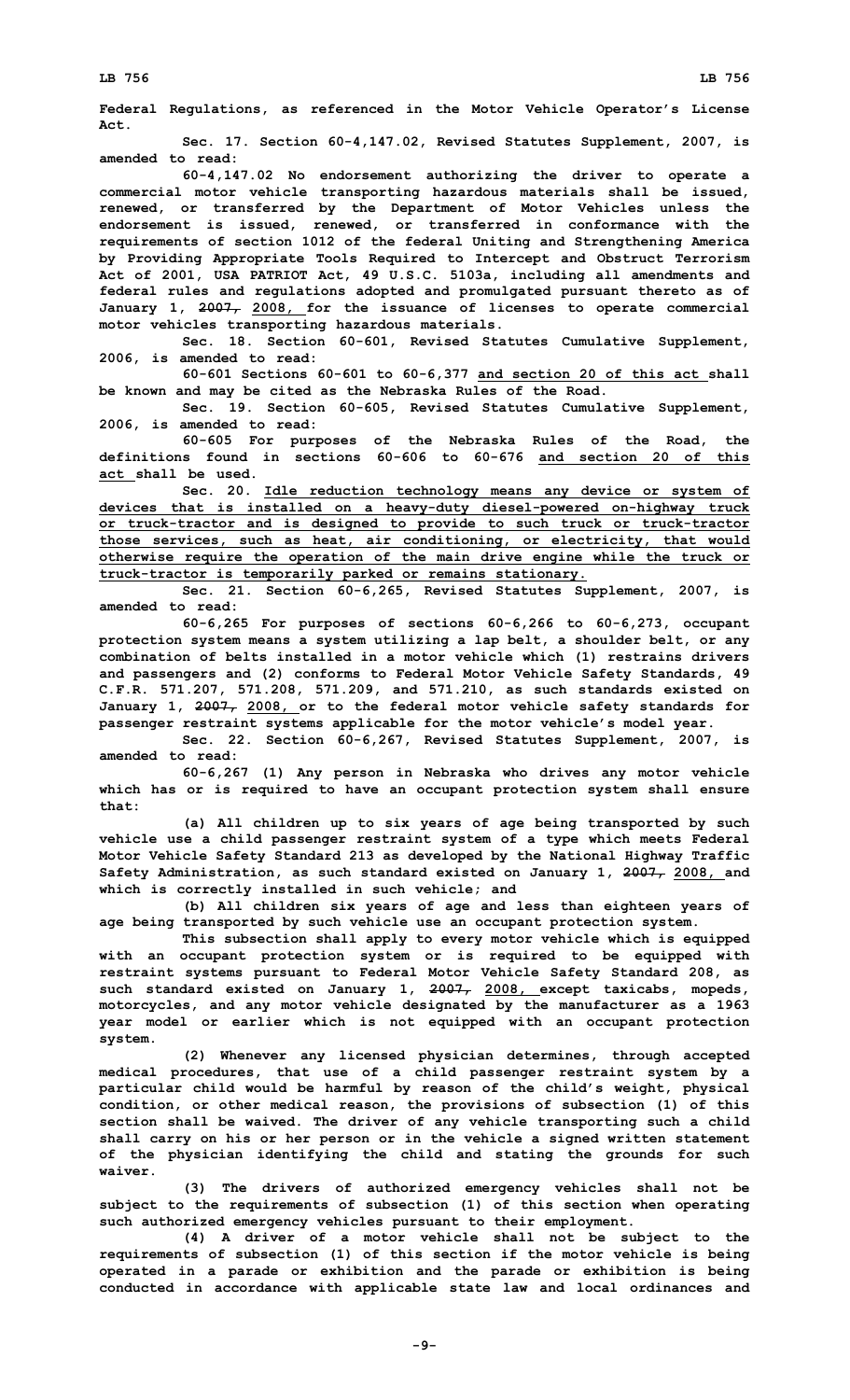**resolutions.**

**(5) The Department of Motor Vehicles shall develop and implement an ongoing statewide public information and education program regarding the use of child passenger restraint systems and occupant protection systems and the availability of distribution and discount programs for child passenger restraint systems.**

**(6) All persons being transported by <sup>a</sup> motor vehicle operated by <sup>a</sup> holder of <sup>a</sup> provisional operator's permit or <sup>a</sup> school permit shall use such motor vehicle's occupant protection system.**

**Sec. 23. Section 60-6,288, Reissue Revised Statutes of Nebraska, is amended to read:**

**60-6,288 (1) No vehicle which exceeds <sup>a</sup> total outside width of one hundred two inches, including any load but excluding designated safety devices, shall be permitted on any portion of the National System of Interstate and Defense Highways. The Director-State Engineer shall adopt and promulgate rules and regulations, consistent with federal requirements, designating safety devices which shall be excluded in determining vehicle width.**

**(2) No vehicle which exceeds <sup>a</sup> total outside width of one hundred two inches, including any load but excluding designated safety devices, shall be permitted on any highway which is not <sup>a</sup> portion of the National System of Interstate and Defense Highways, except that such prohibition shall not apply to:**

**(a) Farm equipment in temporary movement, during daylight hours or during hours of darkness when the clearance light requirements of section 60-6,235 are fully complied with, in the normal course of farm operations;**

**(b) Combines eighteen feet or less in width, while in the normal course of farm operations and while being driven during daylight hours or during hours of darkness when the clearance light requirements of section 60-6,235 are fully complied with;**

**(c) Combines in excess of eighteen feet in width, while in the normal course of farm operations, while being driven during daylight hours for distances of twenty-five miles or less on highways and while preceded by <sup>a</sup> well-lighted pilot vehicle or flagperson, except that such combines may be driven on highways while in the normal course of farm operations for distances of twenty-five miles or less and while preceded by <sup>a</sup> well-lighted pilot vehicle or flagperson during hours of darkness when the clearance light requirements of section 60-6,235 are fully complied with;**

**(d) Combines and vehicles used in transporting combines or other implements of husbandry, and only when transporting combines or other implements of husbandry, to be engaged in harvesting or other agricultural work, while being transported into or through the state during daylight hours, when the total width including the width of the combine or other implement of husbandry being transported does not exceed fifteen feet, except that vehicles used in transporting combines or other implements of husbandry may, when necessary to the harvesting operation or other agricultural work, travel unloaded for distances not to exceed twenty-five miles, while the combine or other implement of husbandry to be transported is engaged in <sup>a</sup> harvesting operation or other agricultural work;**

**(e) Farm equipment dealers hauling, driving, delivering, or picking up farm equipment, including portable livestock buildings not exceeding fourteen feet in width, or implements of husbandry during daylight hours;**

**(f) Livestock forage vehicles loaded or unloaded that comply with subsection (2) of section 60-6,305;**

**(g) During daylight hours only, vehicles en route to pick up, delivering, or returning unloaded from delivery of baled livestock forage which, including the load if any, may be twelve feet in width;**

**(h) Mobile homes or prefabricated livestock buildings not exceeding sixteen feet in width and with an outside tire width dimension not exceeding one hundred twenty inches moving during daylight hours;**

**(i) <sup>A</sup> rubber-tired crane Self-propelled specialized mobile equipment with a fixed load when:**

**(i) The crane self-propelled specialized mobile equipment will be transported on <sup>a</sup> state highway, excluding any portion of the National System of Interstate and Defense Highways, on <sup>a</sup> city street, or on <sup>a</sup> road within the corporate limits of <sup>a</sup> city;**

**(ii) The city in which the crane self-propelled specialized mobile equipment is intended to be transported has authorized <sup>a</sup> permit pursuant to section 60-6,298 for the transportation of the crane, self-propelled specialized mobile equipment, specifying the route to be used and the hours during which the crane self-propelled specialized mobile equipment can be transported, except that no permit shall be issued by <sup>a</sup> city for travel**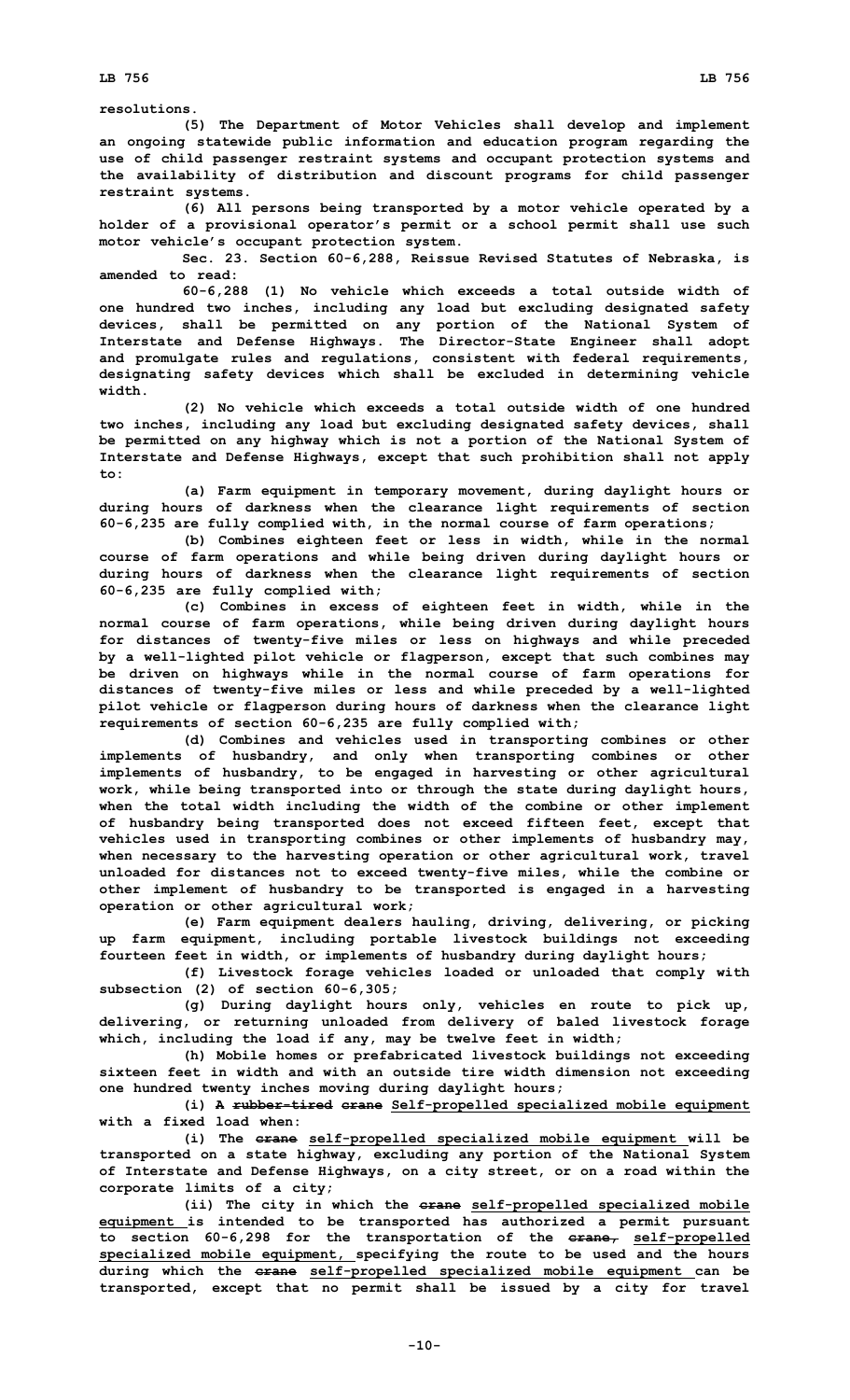**on <sup>a</sup> state highway containing <sup>a</sup> bridge or structure which is structurally inadequate to carry the crane self-propelled specialized mobile equipment as determined by the Department of Roads;**

**(iii) The crane's self-propelled specialized mobile equipment's gross weight does not exceed ninety-four thousand pounds, if <sup>a</sup> four-axle crane, the self-propelled specialized mobile equipment has four axles or seventy-two thousand pounds, if <sup>a</sup> three-axle crane; the self-propelled specialized mobile equipment has three axles; and**

**(iv) If <sup>a</sup> four-axle crane, the self-propelled specialized mobile equipment has four axles, the maximum weight on each set of tandem axles does not exceed forty-seven thousand pounds, or if <sup>a</sup> three-axle crane, the self-propelled specialized mobile equipment has three axles, the maximum weight on the front axle does not exceed twenty-five thousand pounds and the total maximum weight on the rear tandem axles does not exceed forty-seven thousand pounds;**

**(j) Vehicles which have been issued <sup>a</sup> permit pursuant to section 60-6,299; or**

**(k) A motor home or travel trailer, as those terms are defined in section 71-4603, which may exceed one hundred and two inches if such excess width is attributable to an appurtenance that extends no more than six inches beyond the body of the vehicle. For purposes of this subdivision, the term appurtenance includes (i) an awning and its support hardware and (ii) any appendage that is intended to be an integral part of <sup>a</sup> motor home or travel trailer and that is installed by the manufacturer or dealer. The term appurtenance does not include any item that is temporarily affixed or attached to the exterior of the motor home or travel trailer for purposes of transporting the vehicular unit from one location to another. Appurtenances shall not be considered in calculating the gross trailer area as defined in section 71-4603.**

**(3) The Director-State Engineer, with respect to highways under his or her jurisdiction, may designate certain highways upon which vehicles of no more than ninety-six inches in width may be permitted to travel. Highways so designated shall be limited to one or more of the following:**

**(a) Highways with traffic lanes of ten feet or less;**

**(b) Highways upon which are located narrow bridges; and**

**(c) Highways which because of sight distance, surfacing, unusual curves, topographic conditions, or other unusual circumstances would not in the opinion of the Director-State Engineer safely accommodate vehicles of more than ninety-six inches in width.**

**Sec. 24. Section 60-6,289, Reissue Revised Statutes of Nebraska, is amended to read:**

**60-6,289 (1) No vehicle unladen or with load shall exceed <sup>a</sup> height of fourteen feet, six inches, except:**

**(a) Combines or vehicles used in transporting combines, to be engaged in harvesting within or without the state, moving into or through the state during daylight hours when the overall height does not exceed fifteen feet, six inches;**

**(b) Livestock forage vehicles with or without load that comply with subsection (2) of section 60-6,305;**

**(c) Farm equipment or implements of husbandry being driven, picked up, or delivered during daylight hours by farm equipment dealers shall not exceed fifteen feet, six inches;**

**(d) <sup>A</sup> rubber-tired crane Self-propelled specialized mobile equipment with <sup>a</sup> fixed load when the requirements of subdivision (2)(i) of section 60-6,288 are met; or**

**(e) Vehicles which have been issued <sup>a</sup> permit pursuant to section 60-6,299.**

**(2) No person shall be required to raise, alter, construct, or reconstruct any underpass, bridge, wire, or other structure to permit the passage of any vehicle having <sup>a</sup> height, unladen or with load, in excess of twelve feet, six inches. The owners, lessees, and operators, jointly and severally, of vehicles exceeding twelve feet, six inches, in height shall assume the risk of loss to the vehicle or its load and shall be liable for any damages that result to overhead obstructions from operation of <sup>a</sup> vehicle exceeding twelve feet, six inches, in height.**

**Sec. 25. Section 60-6,290, Revised Statutes Cumulative Supplement, 2006, is amended to read:**

**60-6,290 (1)(a) No vehicle shall exceed <sup>a</sup> length of forty feet, extreme overall dimensions, inclusive of front and rear bumpers including load, except that:**

**(i) <sup>A</sup> bus or <sup>a</sup> motor home, as defined in section 71-4603, may exceed the forty-foot limitation but shall not exceed <sup>a</sup> length of forty-five feet;**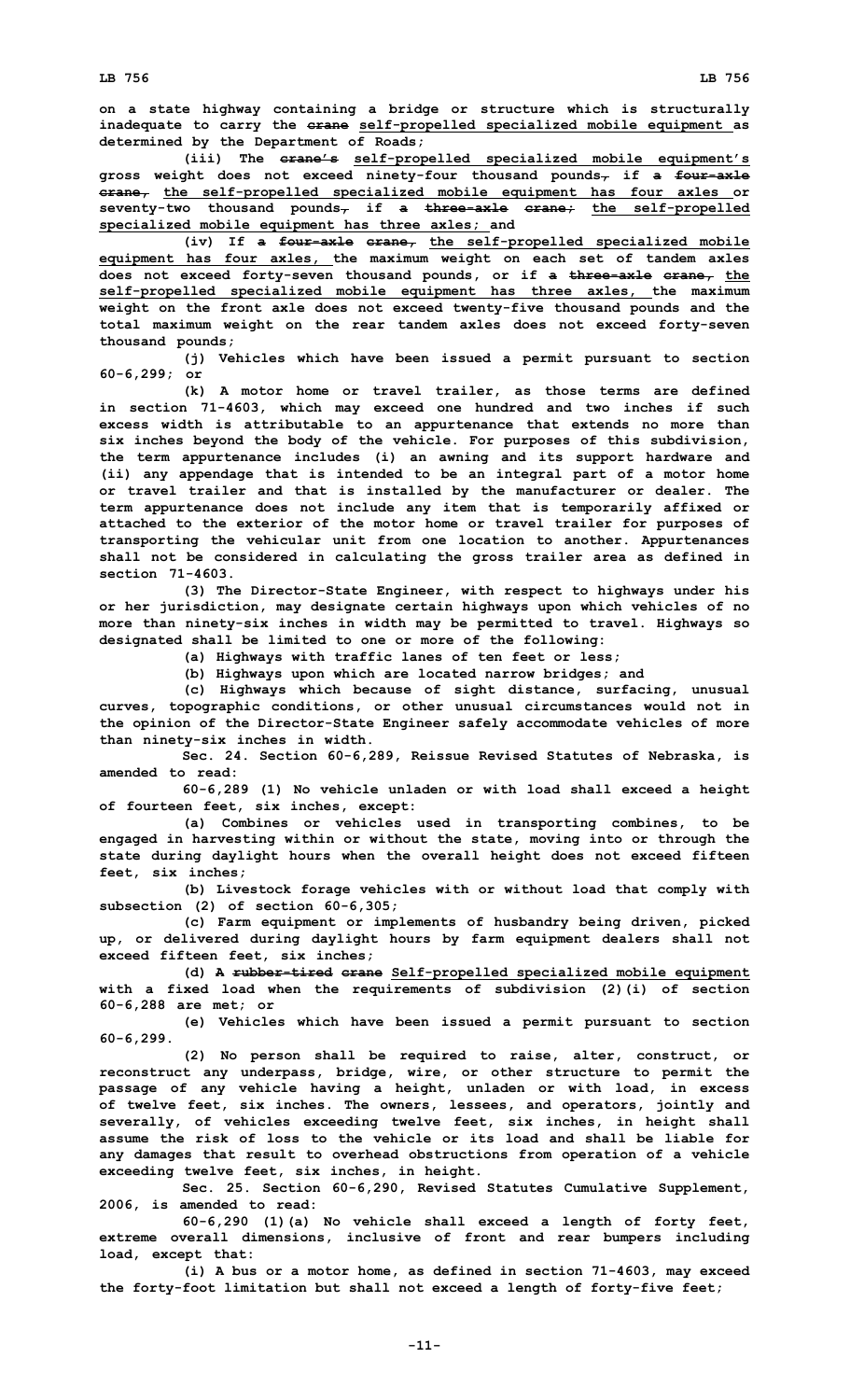**(ii) <sup>A</sup> truck-tractor may exceed the forty-foot limitation;**

**(iii) <sup>A</sup> semitrailer operating in <sup>a</sup> truck-tractor single semitrailer combination, which semitrailer was actually and lawfully operating in the State of Nebraska on December 1, 1982, may exceed the forty-foot limitation; and**

**(iv) <sup>A</sup> semitrailer operating in <sup>a</sup> truck-tractor single semitrailer combination, which semitrailer was not actually and lawfully operating in the State of Nebraska on December 1, 1982, may exceed the forty-foot limitation but shall not exceed <sup>a</sup> length of fifty-three feet including load.**

**(b) No combination of vehicles shall exceed <sup>a</sup> length of sixty-five feet, extreme overall dimensions, inclusive of front and rear bumpers and including load, except:**

**(i) One truck and one trailer, loaded or unloaded, used in transporting implements of husbandry to be engaged in harvesting, while being transported into or through the state during daylight hours if the total length does not exceed seventy-five feet including load;**

**(ii) <sup>A</sup> truck-tractor single semitrailer combination;**

**(iii) A truck-tractor semitrailer trailer combination, but the semitrailer trailer portion of such combination shall not exceed sixty-five feet inclusive of connective devices; and**

**(iv) <sup>A</sup> driveaway saddlemount vehicle transporter combination and driveaway saddlemount with fullmount vehicle transporter combination, but the total overall length shall not exceed ninety-seven feet.**

**(c) <sup>A</sup> truck shall be construed to be one vehicle for the purpose of determining length.**

**(d) <sup>A</sup> trailer shall be construed to be one vehicle for the purpose of determining length.**

**(2) Subsection (1) of this section shall not apply to:**

**(a) Extra-long vehicles which have been issued <sup>a</sup> permit pursuant to section 60-6,292;**

**(b) Vehicles which have been issued <sup>a</sup> permit pursuant to section 60-6,299;**

**(c) The temporary moving of farm machinery during daylight hours in the normal course of farm operations;**

**(d) The movement of unbaled livestock forage vehicles, loaded or unloaded;**

**(e) The movement of public utility or other construction and maintenance material and equipment at any time;**

**(f) Farm equipment dealers hauling, driving, delivering, or picking up farm equipment or implements of husbandry within the county in which the dealer maintains his or her place of business, or in any adjoining county or counties, and return;**

**(g) The overhang of any motor vehicle being hauled upon any lawful combination of vehicles, but such overhang shall not exceed the distance from the rear axle of the hauled motor vehicle to the closest bumper thereof;**

**(h) The overhang of <sup>a</sup> combine to be engaged in harvesting, while being transported into or through the state driven during daylight hours by <sup>a</sup> truck-tractor semitrailer combination, but the length of the semitrailer, including overhang, shall not exceed sixty-three feet and the maximum semitrailer length shall not exceed fifty-three feet;**

**(i) Any rubber-tired crane self-propelled specialized mobile equipment with <sup>a</sup> fixed load when the requirements of subdivision (2)(i) of section 60-6,288 are met; or**

**(j) One truck-tractor two trailer combination or one truck-tractor semitrailer trailer combination used in transporting equipment utilized by custom harvesters under contract to agricultural producers to harvest wheat, soybeans, or milo during the months of April through November but the length of the property-carrying units, excluding load, shall not exceed eighty-one feet six inches.**

**(3) The length limitations of this section shall be exclusive of safety and energy conservation devices such as rearview mirrors, turnsignal lights, marker lights, steps and handholds for entry and egress, flexible fender extensions, mudflaps and splash and spray suppressant devices, load-induced tire bulge, refrigeration units or air compressors, and other devices necessary for safe and efficient operation of commercial motor vehicles, except that no device excluded from the limitations of this section shall have by its design or use the capability to carry cargo.**

**Sec. 26. Section 60-6,294, Revised Statutes Cumulative Supplement, 2006, is amended to read:**

**60-6,294 (1) Every vehicle, whether operated singly or in <sup>a</sup> combination of vehicles, and every combination of vehicles shall comply with subsections (2) and (3) of this section except as provided in sections**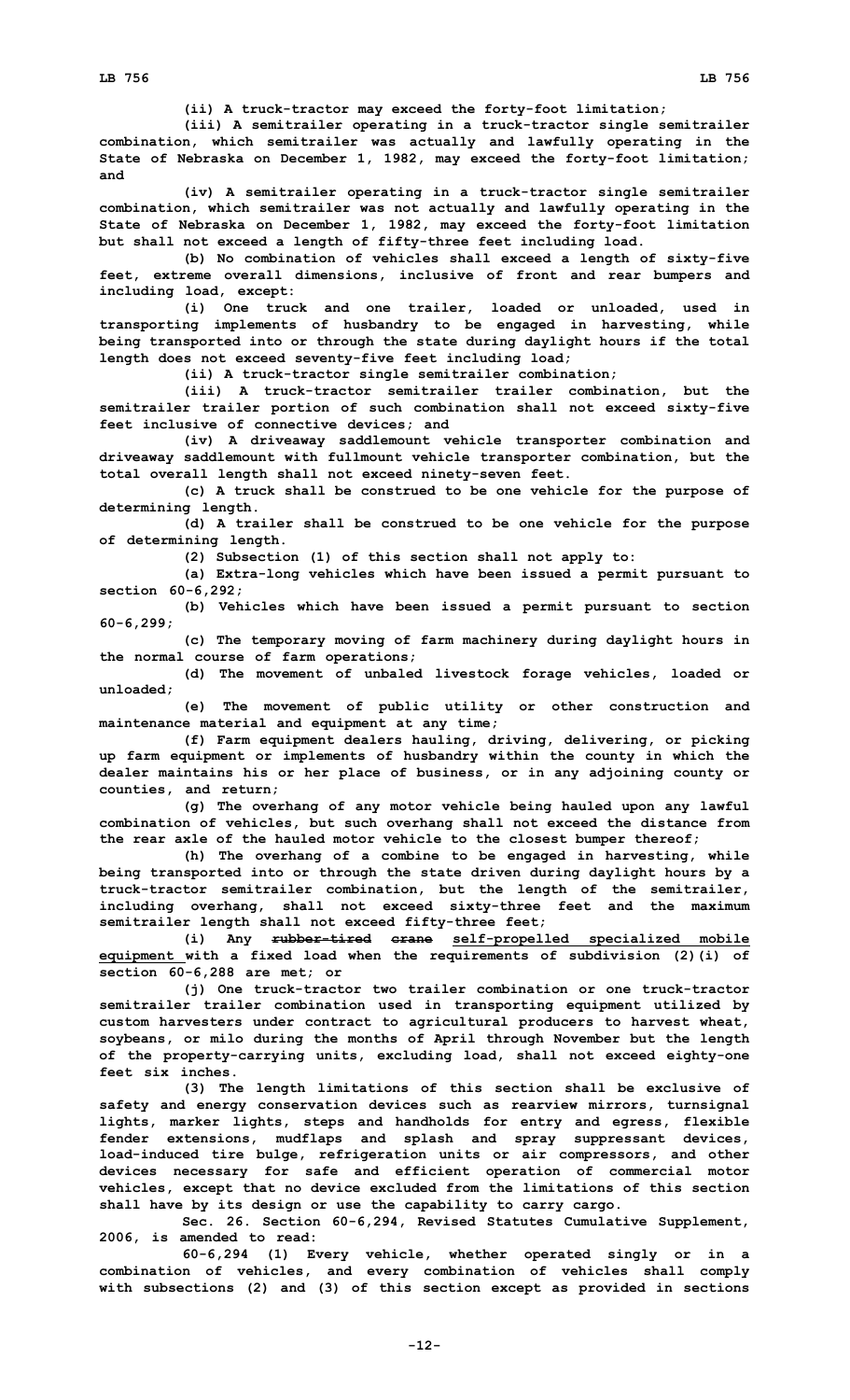**60-6,294.01 and 60-6,297. The limitations imposed by this section shall be supplemental to all other provisions imposing limitations upon the size and weight of vehicles.**

**(2) No wheel of <sup>a</sup> vehicle or trailer equipped with pneumatic or solid rubber tires shall carry <sup>a</sup> gross load in excess of ten thousand pounds on any highway nor shall any axle carry <sup>a</sup> gross load in excess of twenty thousand pounds on any highway. An axle load shall be defined as the total load transmitted to the highway by all wheels the centers of which may be included between two parallel transverse vertical planes forty inches apart extending across the full width of the vehicle.**

**(3) No group of two or more consecutive axles shall carry <sup>a</sup> load in pounds in excess of the value given in the following table corresponding to the distance in feet between the extreme axles of the group, measured longitudinally to the nearest foot, except that the maximum load carried on any group of two or more axles shall not exceed eighty thousand pounds on the National System of Interstate and Defense Highways unless the Director-State Engineer pursuant to section 60-6,295 authorizes <sup>a</sup> greater weight.**

**Distance in feet Maximum load in pounds carried**

**between the on any group of two or more**

**extremes of consecutive axles**

**any group of**

**two or more**

| consecutive Two         |        | Three  | Four   | Five   | $\texttt{Six}$ | Seven |
|-------------------------|--------|--------|--------|--------|----------------|-------|
| axles                   | Axles  | Axles  | Axles  | Axles  | Axles          | Axles |
| $\overline{\mathbf{4}}$ | 34,000 |        |        |        |                |       |
| 5                       | 34,000 |        |        |        |                |       |
| 6                       | 34,000 |        |        |        |                |       |
| 7                       | 34,000 |        |        |        |                |       |
| 8                       | 34,000 | 42,000 |        |        |                |       |
| 9                       | 39,000 | 42,500 |        |        |                |       |
| 10                      | 40,000 | 43,500 |        |        |                |       |
| ${\bf 11}$              |        | 44,000 |        |        |                |       |
| 12                      |        | 45,000 | 50,000 |        |                |       |
| 13                      |        | 45,500 | 50,500 |        |                |       |
| 14                      |        | 46,500 | 51,500 |        |                |       |
| 15                      |        | 47,000 | 52,000 |        |                |       |
| 16                      |        | 48,000 | 52,500 | 58,000 |                |       |
| 17                      |        | 48,500 | 53,500 | 58,500 |                |       |
| 18                      |        | 49,500 | 54,000 | 59,000 |                |       |
| 19                      |        | 50,000 | 54,500 | 60,000 |                |       |
| 20                      |        | 51,000 | 55,500 | 60,500 |                |       |
| 21                      |        | 51,500 | 56,000 | 61,000 |                |       |
| 22                      |        | 52,500 | 56,500 | 61,500 |                |       |
| 23                      |        | 53,000 | 57,500 | 62,500 |                |       |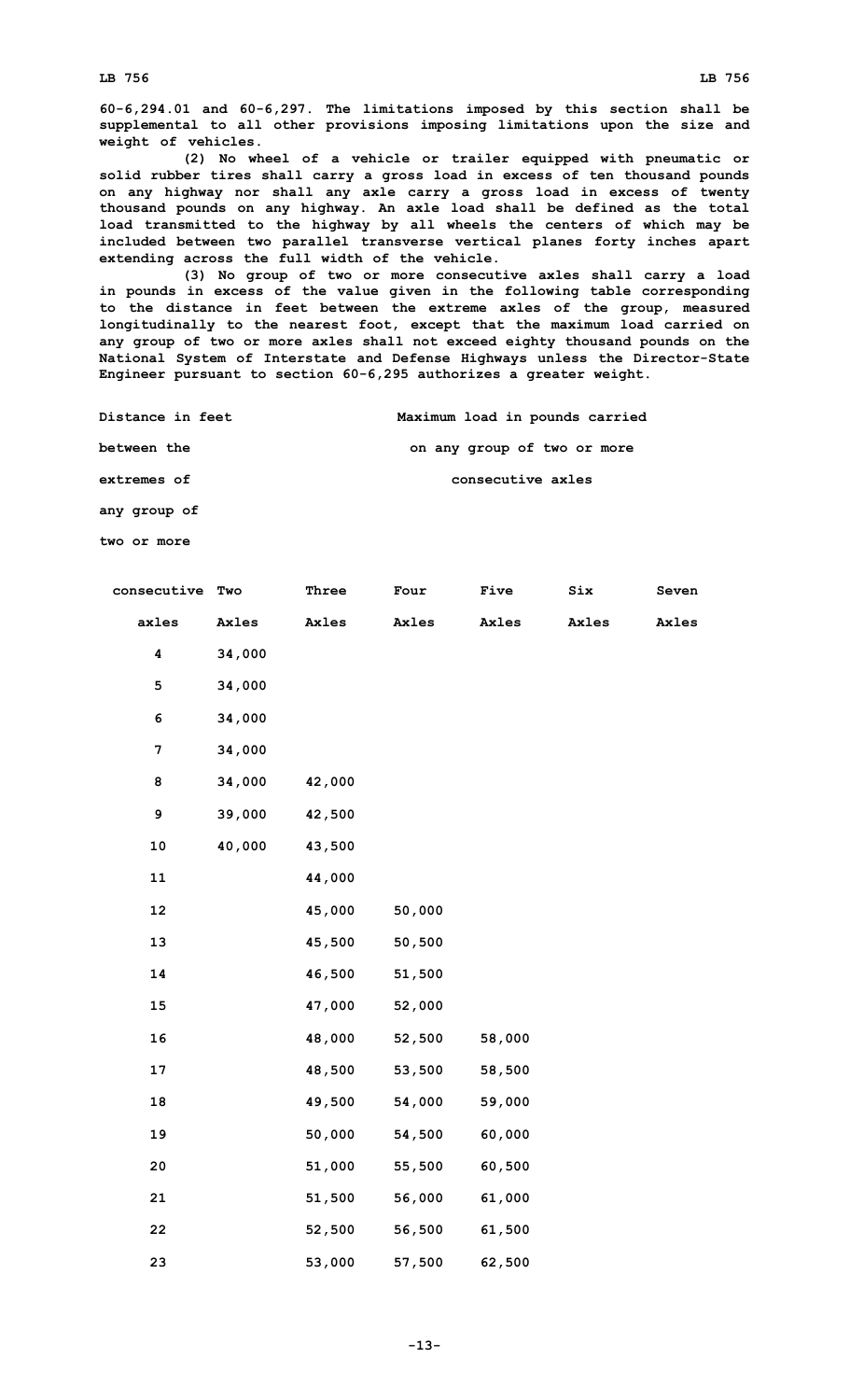| 24 | 54,000 | 58,000 | 63,000 |        |        |
|----|--------|--------|--------|--------|--------|
| 25 | 54,500 | 58,500 | 63,500 | 69,000 |        |
| 26 | 55,500 | 59,500 | 64,000 | 69,500 |        |
| 27 | 56,000 | 60,000 | 65,000 | 70,000 |        |
| 28 | 57,000 | 60,500 | 65,500 | 71,000 |        |
| 29 | 57,500 | 61,500 | 66,000 | 71,500 |        |
| 30 | 58,500 | 62,000 | 66,500 | 72,000 |        |
| 31 | 59,000 | 62,500 | 67,500 | 72,500 |        |
| 32 | 60,000 | 63,500 | 68,000 | 73,000 |        |
| 33 |        | 64,000 | 68,500 | 74,000 |        |
| 34 |        | 64,500 | 69,000 | 74,500 |        |
| 35 |        | 65,500 | 70,000 | 75,000 |        |
| 36 |        | 66,000 | 70,500 | 75,500 |        |
| 37 |        | 66,500 | 71,000 | 76,000 | 81,500 |
| 38 |        | 67,500 | 72,000 | 77,000 | 82,000 |
| 39 |        | 68,000 | 72,500 | 77,500 | 82,500 |
| 40 |        | 68,500 | 73,000 | 78,000 | 83,500 |
| 41 |        | 69,500 | 73,500 | 78,500 | 84,000 |
| 42 |        | 70,000 | 74,000 | 79,000 | 84,500 |
| 43 |        | 70,500 | 75,000 | 80,000 | 85,000 |
| 44 |        | 71,500 | 75,500 | 80,500 | 85,500 |
| 45 |        | 72,000 | 76,000 | 81,000 | 86,000 |
| 46 |        | 72,500 | 76,500 | 81,500 | 87,000 |
| 47 |        | 73,500 | 77,500 | 82,000 | 87,500 |
| 48 |        | 74,000 | 78,000 | 83,000 | 88,000 |
| 49 |        | 74,500 | 78,500 | 83,500 | 88,500 |
| 50 |        | 75,500 | 79,000 | 84,000 | 89,000 |
| 51 |        | 76,000 | 80,000 | 84,500 | 89,500 |
| 52 |        | 76,500 | 80,500 | 85,000 | 90,500 |
| 53 |        | 77,500 | 81,000 | 86,000 | 91,000 |
| 54 |        | 78,000 | 81,500 | 86,500 | 91,500 |
| 55 |        | 78,500 | 82,500 | 87,000 | 92,000 |
| 56 |        | 79,500 | 83,000 | 87,500 | 92,500 |
| 57 |        | 80,000 | 83,500 | 88,000 | 93,000 |
| 58 |        |        | 84,000 | 89,000 | 94,000 |
| 59 |        |        | 85,000 | 89,500 | 94,500 |
| 60 |        |        | 85,500 | 90,000 | 95,000 |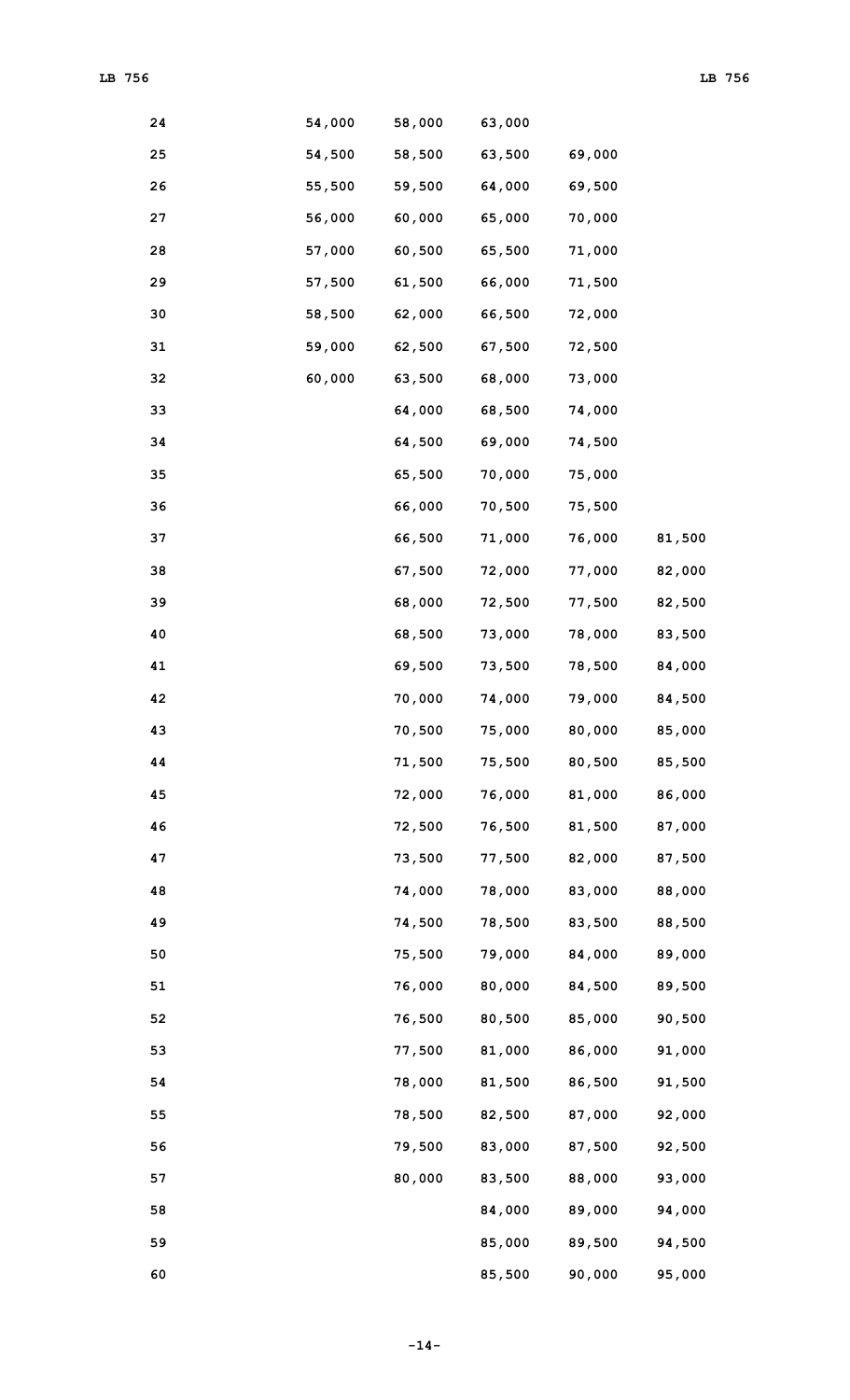**(4) The distance between axles shall be measured to the nearest foot. When <sup>a</sup> fraction is exactly one-half foot, the next larger whole number shall be used, except that:**

**(a) Any group of three axles shall be restricted to <sup>a</sup> maximum load of thirty-four thousand pounds unless the distance between the extremes of the first and third axles is at least ninety-six inches in fact; and**

**(b) The maximum gross load on any group of two axles, the distance between the extremes of which is more than eight feet but less than eight feet six inches, shall be thirty-eight thousand pounds.**

**(5) The limitations of subsections (2) through (4) of this section shall apply as stated to all main, rural, and intercity highways but shall not be construed as inhibiting heavier axle loads in metropolitan areas, except on the National System of Interstate and Defense Highways, if such loads are not prohibited by city ordinance.**

**(6) The weight limitations of wheel and axle loads as defined in subsections (2) through (4) of this section shall be restricted to the extent deemed necessary by the Department of Roads for <sup>a</sup> reasonable period when road subgrades or pavements are weak or are materially weakened by climatic conditions.**

**(7) Two consecutive sets of tandem axles may carry <sup>a</sup> gross load of thirty-four thousand pounds each when the overall distance between the first and last axles of such consecutive sets of tandem axles is thirty-six, thirty-seven, or thirty-eight feet except as provided in section 60-6,297. Such vehicles shall be subject to section 60-6,301.**

**(8) If any vehicle crosses <sup>a</sup> bridge with <sup>a</sup> total gross load in excess of the posted capacity of such bridge and as <sup>a</sup> result of such crossing any damage results to the bridge, the owner of such vehicle shall be responsible for all of such damage.**

**(9) Vehicles equipped with <sup>a</sup> greater number of axles than provided in the tables in subsection (3) of this section shall be legal if they do not exceed the maximum load upon any wheel or axle, the maximum load upon any group of two or more consecutive axles, and the total gross weight, or any of such weights as provided in subsections (2) and (3) of this section.**

**(10) Subsections (1) through (9) of this section shall not apply to <sup>a</sup> vehicle which has been issued <sup>a</sup> permit pursuant to section 60-6,299, <sup>a</sup> rubber-tired crane self-propelled specialized mobile equipment with <sup>a</sup> fixed load when the requirements of subdivision (2)(i) of section 60-6,288 are met, or an emergency vehicle when the requirements of subdivision (1)(a)(v) of section 60-6,298 are met.**

**(11) Any two consecutive axles the centers of which are more than forty inches and not more than ninety-six inches apart, measured to the nearest inch between any two adjacent axles in the series, shall be defined as tandem axles, and the gross weight transmitted to the road surface through such series shall not exceed thirty-four thousand pounds. No axle of the series shall exceed the maximum weight permitted under this section for <sup>a</sup> single axle.**

**(12) Dummy axles shall be disregarded in determining the lawful weight of <sup>a</sup> vehicle or vehicle combination for operation on the highway. Dummy axle shall mean an axle attached to a vehicle or vehicle combination in a manner so that it does not articulate or substantially equalize the load and does not carry at least the lesser of eight thousand pounds or eight percent of the gross weight of the vehicle or vehicle combination.**

**(13) The maximum gross weight limit and the axle weight limit for any vehicle or combination of vehicles equipped with idle reduction technology may be increased by an amount necessary to compensate for the additional weight of the idle reduction technology as provided in 23 U.S.C. 127(a)(12), as such section existed on the operative date of this section. The additional amount of weight allowed by this subsection shall not exceed four hundred pounds and shall not be construed to be in addition to the five-percent-in-excess-of-maximum-load provision of subdivision (1) of section 60-6,301.**

**Sec. 27. Section 60-6,310, Reissue Revised Statutes of Nebraska, is amended to read:**

**60-6,310 No person shall operate <sup>a</sup> moped upon <sup>a</sup> highway unless such person has (1) <sup>a</sup> valid Class O operator's license. or (2) <sup>a</sup> valid school or learner's permit.**

**Sec. 28. Section 75-363, Revised Statutes Supplement, 2007, is amended to read:**

**75-363 (1) The parts, subparts, and sections of Title 49 of the Code of Federal Regulations listed below, as modified in this section, or any other parts, subparts, and sections referred to by such parts, subparts, and sections, in existence and effective as of January 1, 2007, 2008, are adopted**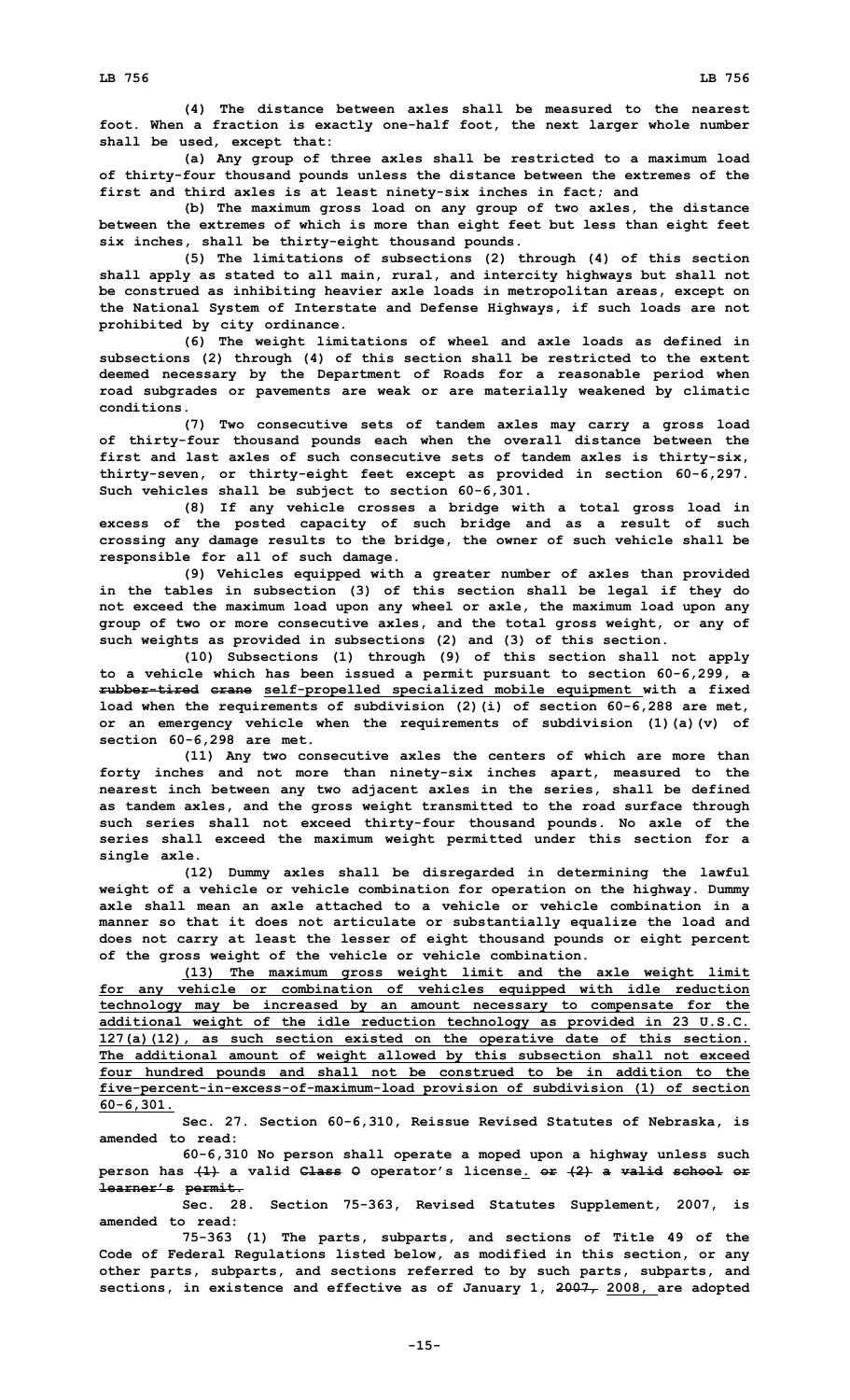**as Nebraska law. (2) Except as otherwise provided in this section, the regulations shall be applicable to: (a) All motor carriers, drivers, and vehicles to which the federal regulations apply; and (b) All motor carriers transporting persons or property in intrastate commerce to include: (i) All vehicles of such motor carriers with <sup>a</sup> gross vehicle weight rating, gross combination weight rating, gross vehicle weight, or gross combination weight over ten thousand pounds; (ii) All vehicles of such motor carriers designed or used to transport more than eight passengers, including the driver, for compensation, or designed or used to transport more than fifteen passengers, including the driver, and not used to transport passengers for compensation;**

**(iii) All vehicles of such motor carriers transporting hazardous materials required to be placarded pursuant to section 75-364; and**

**(iv) All drivers of such motor carriers if the drivers are operating <sup>a</sup> commercial motor vehicle as defined in section 60-465 which requires <sup>a</sup> commercial driver's license.**

**(3) The Legislature hereby adopts, as modified in this section, the following parts of Title 49 of the Code of Federal Regulations:**

**(a) Part 382 - Controlled Substances And Alcohol Use And Testing;**

**(b) Part 385 - Safety Fitness Procedures;**

**(c) Part 387 - Minimum Levels of Financial Responsibility for Motor Carriers;**

**(d) Part 390 - Federal Motor Carrier Safety Regulations; General;**

**(e) Part 391 - Qualifications Of Drivers And Longer Combination Vehicle (LCV) Driver Instructors;**

**(f) Part 392 - Driving Of Commercial Motor Vehicles;**

**(g) Part 393 - Parts And Accessories Necessary For Safe Operation;**

**(h) Part 395 - Hours Of Service Of Drivers;**

**(i) Part 396 - Inspection, Repair, And Maintenance;**

**(j) Part 397 - Transportation Of Hazardous Materials; Driving And Parking Rules; and**

**(k) Part 398 - Transportation Of Migrant Workers.**

**(4) The provisions of subpart <sup>E</sup> - Physical Qualifications And Examinations of 49 C.F.R. part 391 - Qualifications Of Drivers And Longer Combination Vehicle (LCV) Driver Instructors shall not apply to any driver subject to this section who: (a) Operates <sup>a</sup> commercial motor vehicle exclusively in intrastate commerce; and (b) holds, or has held, <sup>a</sup> commercial driver's license issued by this state prior to July 30, 1996.**

**(5) The regulations adopted in subsection (3) of this section shall not apply to farm trucks registered pursuant to section 60-3,146 with <sup>a</sup> gross weight of sixteen tons or less or to fertilizer and agricultural chemical application and distribution equipment transported in units with <sup>a</sup> capacity of three thousand five hundred gallons or less if the equipment is not required to be placarded pursuant to section 75-364. The following parts and sections of 49 C.F.R. chapter III shall not apply to drivers of farm trucks registered pursuant to section 60-3,146 and operated solely in intrastate commerce:**

**(a) All of part 391;**

**(b) Section 395.8 of part 395; and**

**(c) Section 396.11 of part 396.**

**(6) For purposes of this section, intrastate motor carriers shall not include any motor carrier or driver excepted from 49 C.F.R. chapter III by section 390.3(f) of part 390 or any nonprofit entity, operating solely in intrastate commerce, organized for the purpose of furnishing electric service.**

**(7) Part 395 - Hours Of Service Of Drivers shall apply to motor carriers and drivers who engage in intrastate commerce as defined in section 75-362, except that no motor carrier who engages in intrastate commerce shall permit or require any driver used by it to drive nor shall any driver drive:**

**(a) More than twelve hours following eight consecutive hours off duty; or**

**(b) For any period after having been on duty sixteen hours following eight consecutive hours off duty.**

**No motor carrier who engages in intrastate commerce shall permit or require <sup>a</sup> driver of <sup>a</sup> commercial motor vehicle, regardless of the number of motor carriers using the driver's services, to drive, nor shall any driver of <sup>a</sup> commercial motor vehicle drive, for any period after:**

**(i) Having been on duty seventy hours in any seven consecutive days if the employing motor carrier does not operate every day of the week; or**

**(ii) Having been on duty eighty hours in any period of eight consecutive days if the employing motor carrier operates motor vehicles every**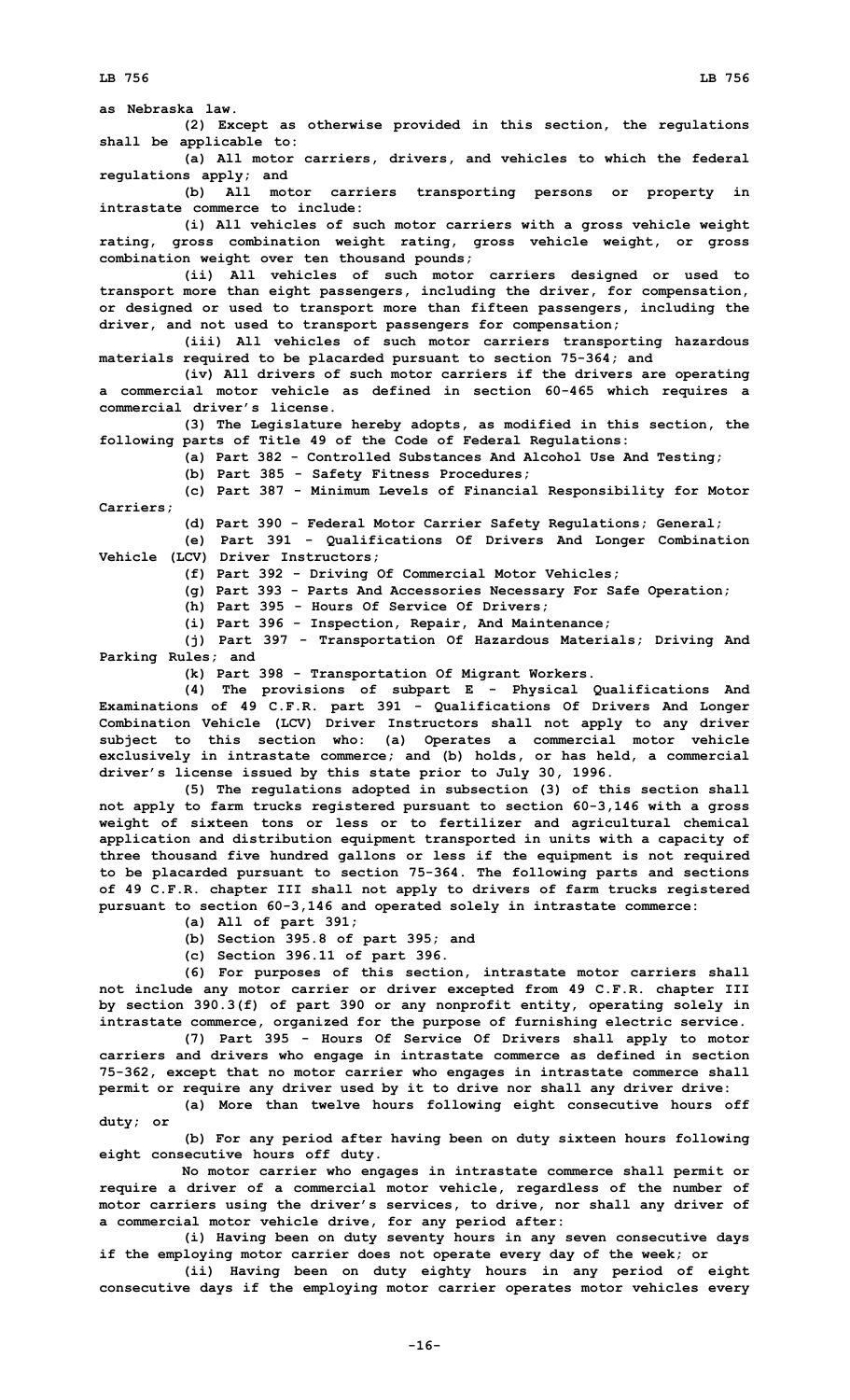**day of the week.**

**(8) Part 395 - Hours Of Service Of Drivers, as adopted in subsections (3) and (7) of this section, shall not apply to drivers transporting agricultural commodities or farm supplies for agricultural purposes when the transportation of such commodities or supplies occurs within a one-hundred-air-mile radius of the source of the commodities or the distribution point for the supplies when such transportation occurs during the period beginning on February 15 up to and including December 15 of each calendar year.**

**(9) 49 C.F.R. 390.21 - Marking Of Commercial Motor Vehicles shall not apply to farm trucks and farm truck-tractors registered pursuant to section 60-3,146 and operated solely in intrastate commerce.**

**(10) 49 C.F.R. 392.9a - Operating Authority shall not apply to Nebraska motor carriers operating commercial motor vehicles solely in intrastate commerce.**

**Sec. 29. Section 75-364, Revised Statutes Supplement, 2007, is amended to read:**

**75-364 (1) The parts, subparts, and sections of Title 49 of the Code of Federal Regulations listed below, or any other parts, subparts, and sections referred to by such parts, subparts, and sections, in existence and effective as of January 1, 2007, 2008, are adopted as part of Nebraska law and, except as provided in subsections (2) and (3) of this section, shall be applicable to all motor carriers whether engaged in interstate or intrastate commerce, drivers of such motor carriers, and vehicles of such motor carriers:**

**(a) Part 107 - Hazardous Materials Program Procedures, subpart <sup>F</sup> - Registration Of Cargo Tank And Cargo Tank Motor Vehicle Manufacturers, Assemblers, Repairers, Inspectors, Testers, and Design Certifying Engineers;**

**(b) Part 107 - Hazardous Materials Program Procedures, subpart G - Registration Of Persons Who Offer Or Transport Hazardous Materials;**

**(c) Part 171 - General Information, Regulations, And Definitions;**

**(d) Part 172 - Hazardous Materials Table, Special Provisions, Hazardous Materials Communications, Emergency Response Information, and Training Requirements;**

**(e) Part 173 - Shippers-General Requirements For Shipments And Packagings;**

**(f) Part 177 - Carriage By Public Highway;**

**(g) Part 178 - Specifications For Packagings; and**

**(h) Part 180 - Continuing Qualification And Maintenance Of Packagings.**

**(2) Agricultural operations exceptions:**

**(a) The transportation of an agricultural product other than <sup>a</sup> Class 2 material (Compressed Gases) as defined in 49 C.F.R. 171.8, over roads, other than the National System of Interstate and Defense Highways, between fields of the same farm, is excepted from subsection (1) of this section when:**

**(i) The agricultural product is transported by <sup>a</sup> farmer who is an intrastate private motor carrier; and**

**(ii) The movement of the agricultural product conforms to all other laws in effect on or before July 1, 1998, and 49 C.F.R. 173.24, 173.24a, and 173.24b;**

**(b) The transportation of an agricultural product to or from <sup>a</sup> farm, within one hundred fifty miles of the farm, is excepted from the requirements in 49 C.F.R. part 172, subparts G (emergency response information) and <sup>H</sup> (training), and from the specific packaging requirements of subsection (1) of this section when:**

**(i) The agricultural product is transported by <sup>a</sup> farmer who is an intrastate private motor carrier;**

**(ii) The total amount of agricultural product being transported on <sup>a</sup> single vehicle does not exceed:**

**(A) Sixteen thousand ninety-four pounds of ammonium nitrate fertilizer properly classed as Division 5.1, PGIII, in <sup>a</sup> bulk packaging; or**

**(B) Five hundred two gallons for liquids or gases, or five thousand seventy pounds for solids, of any other agricultural product;**

**(iii) The packaging conforms to the requirements of state law and is specifically authorized for transportation of the agricultural product by state law and such state law has been in effect on or before July 1, 1998; and**

**(iv) Each person having any responsibility for transporting the agricultural product or preparing the agricultural product for shipment has been instructed in the applicable requirements of the parts, subparts, and sections of Title 49 of the Code of Federal Regulations adopted in this section; and**

**(c) Formulated liquid agricultural products in specification packagings of fifty-eight-gallon capacity or less, with closures manifolded**

**-17-**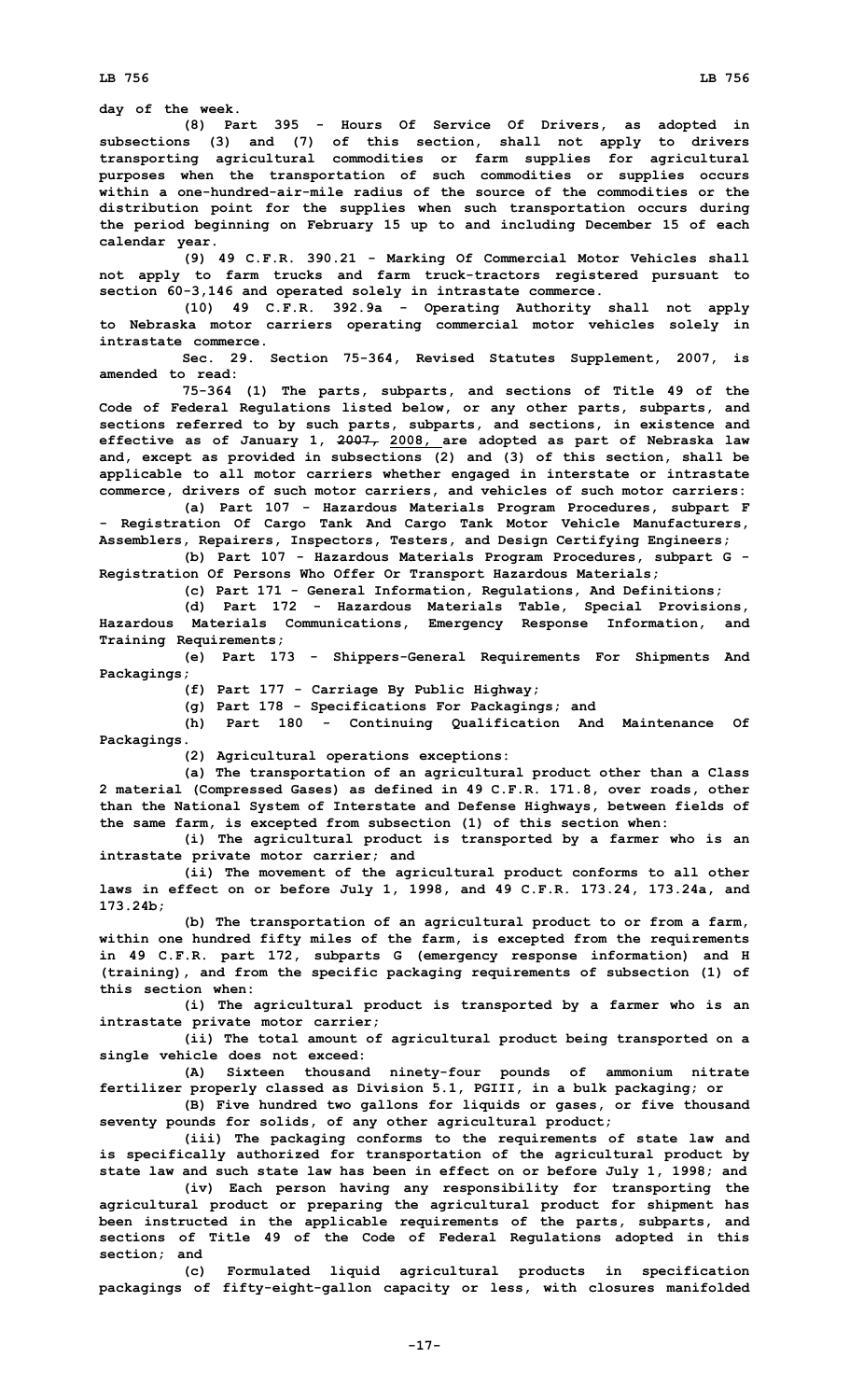**to <sup>a</sup> closed mixing system and equipped with positive dry disconnect devices, may be transported by <sup>a</sup> private motor carrier between <sup>a</sup> final distribution point and an ultimate point of application or for loading aboard an airplane for aerial application.**

**(3) Exceptions for nonspecification packagings used in intrastate transportation:**

**(a) Nonspecification cargo tanks for petroleum products: Notwithstanding requirements for specification packagings in 49 C.F.R. part 173, subpart F, and 49 C.F.R. parts 178 and 180, <sup>a</sup> nonspecification metal tank permanently secured to <sup>a</sup> transport vehicle and protected against leakage or damage in the event of <sup>a</sup> turnover, having <sup>a</sup> capacity of less than three thousand five hundred gallons, may be used by an intrastate motor carrier for transportation of <sup>a</sup> flammable liquid petroleum product in accordance with subdivision (c) of this subsection;**

**(b) Permanently secured nonbulk tanks for petroleum products: Notwithstanding requirements for specification packagings in 49 C.F.R. part 173, subpart F, and 49 C.F.R. parts 178 and 180, <sup>a</sup> nonspecification metal tank permanently secured to <sup>a</sup> transport vehicle and protected against leakage or damage in the event of <sup>a</sup> turnover, having <sup>a</sup> capacity of less than one hundred nineteen gallons, may be used by an intrastate motor carrier for transportation of <sup>a</sup> flammable liquid petroleum product in accordance with subdivision (c) of this subsection; and**

**(c) Additional requirements: <sup>A</sup> packaging used pursuant to subdivision (a) or (b) of this subsection must:**

**(i) Be operated by an intrastate motor carrier and in use as <sup>a</sup> packaging for hazardous material before July 1, 1998;**

**(ii) Be operated in conformance with the requirements of the State of Nebraska;**

**(iii) Be specifically authorized by state law in effect before July 1, 1998, for use as <sup>a</sup> packaging for the hazardous material being transported and by 49 C.F.R. 173.24, 173.24a, and 173.24b;**

**(iv) Be offered for transportation and transported in conformance with all other applicable requirements of the hazardous material regulations;**

**(v) Not be used to transport <sup>a</sup> flammable cryogenic liquid, hazardous substance, hazardous waste, or marine pollutant as defined in 49 C.F.R. 171.8; and**

**(vi) On and after July 1, 2000, for <sup>a</sup> tank authorized under subdivision (a) or (b) of this subsection, conform to all requirements in 49 C.F.R. part 180, except for 49 C.F.R. 180.405(g), in the same manner as required for <sup>a</sup> United States Department of Transportation specification MC306 cargo tank motor vehicle.**

**(4) For purposes of this section:**

**(a) Agricultural product means <sup>a</sup> hazardous material, other than <sup>a</sup> hazardous waste, whose end use directly supports the production of an agricultural commodity, including, but not limited to, <sup>a</sup> fertilizer, pesticide, soil amendment, or fuel. An agricultural product is limited to <sup>a</sup> material in Class 3 (Flammable Liquids), Class 8 (Corrosives), or Class 9 (Miscellaneous), Division 2.1 (Flammable Gas), Division 2.2 (Nonflammable Gas), Division 5.1 (Oxidizers), or Division 6.1 (Poisons), or an ORM-D material (Consumer Commodity), as defined in 49 C.F.R. 171.8;**

**(b) Bulk package means <sup>a</sup> packaging, including <sup>a</sup> transport vehicle or freight container, in which hazardous materials are loaded with no other intermediate form of containment and which has:**

**(i) <sup>A</sup> maximum capacity greater than one hundred nineteen gallons as <sup>a</sup> receptacle for <sup>a</sup> liquid;**

**(ii) <sup>A</sup> maximum net mass greater than eight hundred eighty-two pounds and <sup>a</sup> maximum capacity greater than one hundred nineteen gallons as <sup>a</sup> receptacle for <sup>a</sup> solid; or**

**(iii) <sup>A</sup> water capacity greater than one thousand pounds as <sup>a</sup> receptacle for <sup>a</sup> gas, pursuant to standards set forth in 49 C.F.R. 173.115;**

**(c) Farmer means <sup>a</sup> person engaged in the production or raising of crops, poultry, or livestock; and**

**(d) Private motor carrier means <sup>a</sup> person or persons engaged in the transportation of persons or product while in commerce, but not for hire.**

**Sec. 30. Sections 1, 3, 11, 12, 13, 15, 18, 19, 20, 23, 24, 25, 26, 31, and 34 of this act become operative three calendar months after the adjournment of this legislative session. Sections 5, 6, 7, 8, 9, 10, 14, 16, 17, 21, 22, and 32 of this act become operative on July 1, 2008. The other sections of this act become operative on their effective date.**

**Sec. 31. Original sections 37-1282, 60-6,288, and 60-6,289, Reissue Revised Statutes of Nebraska, sections 60-365, 60-376, 60-3,161, 60-3,198, 60-601, 60-605, 60-6,290, and 60-6,294, Revised Statutes Cumulative**